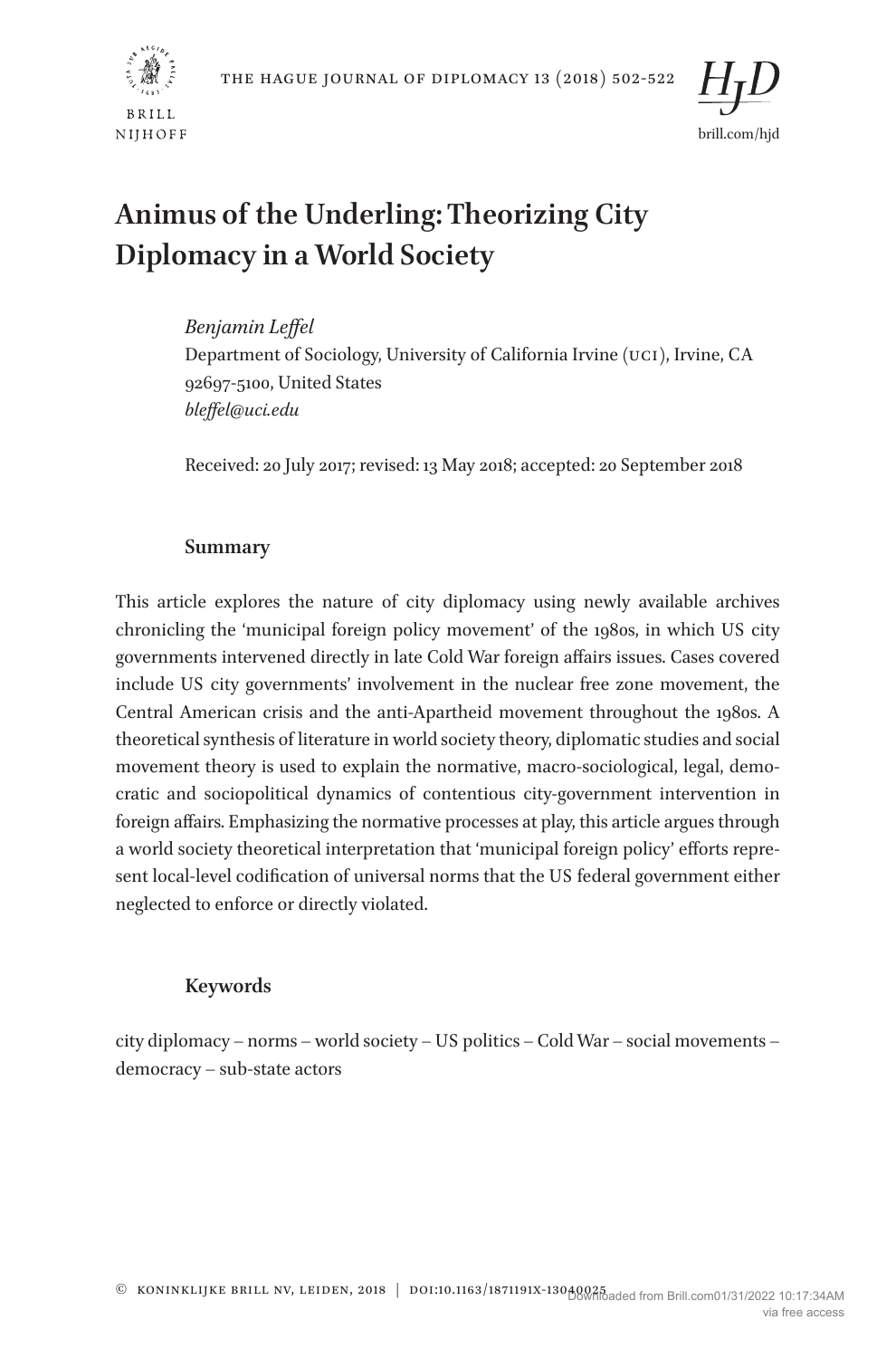## **Introduction**1

The study of city diplomacy may find a rich analytical resource in observing the foreign affairs involvements of American city governments throughout the 1980s. This period saw municipal activism significantly more potent than what had been seen during the Vietnam War, in which city governments intervened directly in foreign policy issues in defiance of the federal government, a series of activities that came to be known colloquially as the municipal foreign policy movement.2 At the forefront of this movement was the former Irvine, California-based Center for Innovative Diplomacy (CID), which maintained a network of over 6,000 US local officials and activists concerned with a range of foreign-policy issues. CID's flagship publication, the *Bulletin of Municipal Foreign Policy* (hereafter, the *Bulletin*), is understood to contain the most consistent and comprehensive coverage of this movement.3

In 2016, former Irvine, California, mayor Larry Agran and I collected and archived these materials into the California Digital Archive, making them accessible online for the first time in full.4 This article draws from these newly available materials of well-documented cases of US 'municipal foreign policies' in three foreign affairs issue-areas: the establishment of 'nuclear free zones' (NFZs); the sending of aid to and declaration of sanctuary status for refugees from Central America; and divesting from Apartheid South Africa. In the absence of available quantifiable data in city diplomacy research, a qualitative analytical approach is most appropriate.5 The majority of *Bulletin* articles reported interviews with or were written by city official correspondents themselves, offering accounts of events that are sufficiently detailed to analyse the motivations and views of city-level actors. This sourcing also alleviates concern over potential editorial bias in the materials. A review of both the relevant

<sup>1</sup> The author dedicates this work to Richard V. Knight, a scholar, mentor and friend. The author is grateful to the funding provided by the Kugelman Citizen Peacebuilding Research Fellowship, Center for Citizen Peacebuilding, at the University of California Irvine. The author would also like to thank the scholars who provided valuable input on previous drafts of this work at the University of California Irvine, the University of Oxford and the University of Southern California.

<sup>2</sup> P.J. Spiro, 'Taking Foreign Policy Away from the Feds', *Washington Quarterly*, vol. 11, no. 1 (1988), pp. 191-203.

<sup>3</sup> A. Kirby, S. Marston and K. Seashoals, 'World Cities and Global Communities: The Municipal Foreign Policy Movement and New Roles for Cities', in P.L. Knox and P.J. Taylor (eds), *World Cities in a World System* (New York: Cambridge University Press, 1995), p. 273.

<sup>4</sup> See https://escholarship.org/uc/uci\_cid.

<sup>5</sup> A.S. Kuznetsov, *Theory and Practice of Paradiplomacy*: *Subnational Governments in International Affairs* (New York: Routledge, 2015).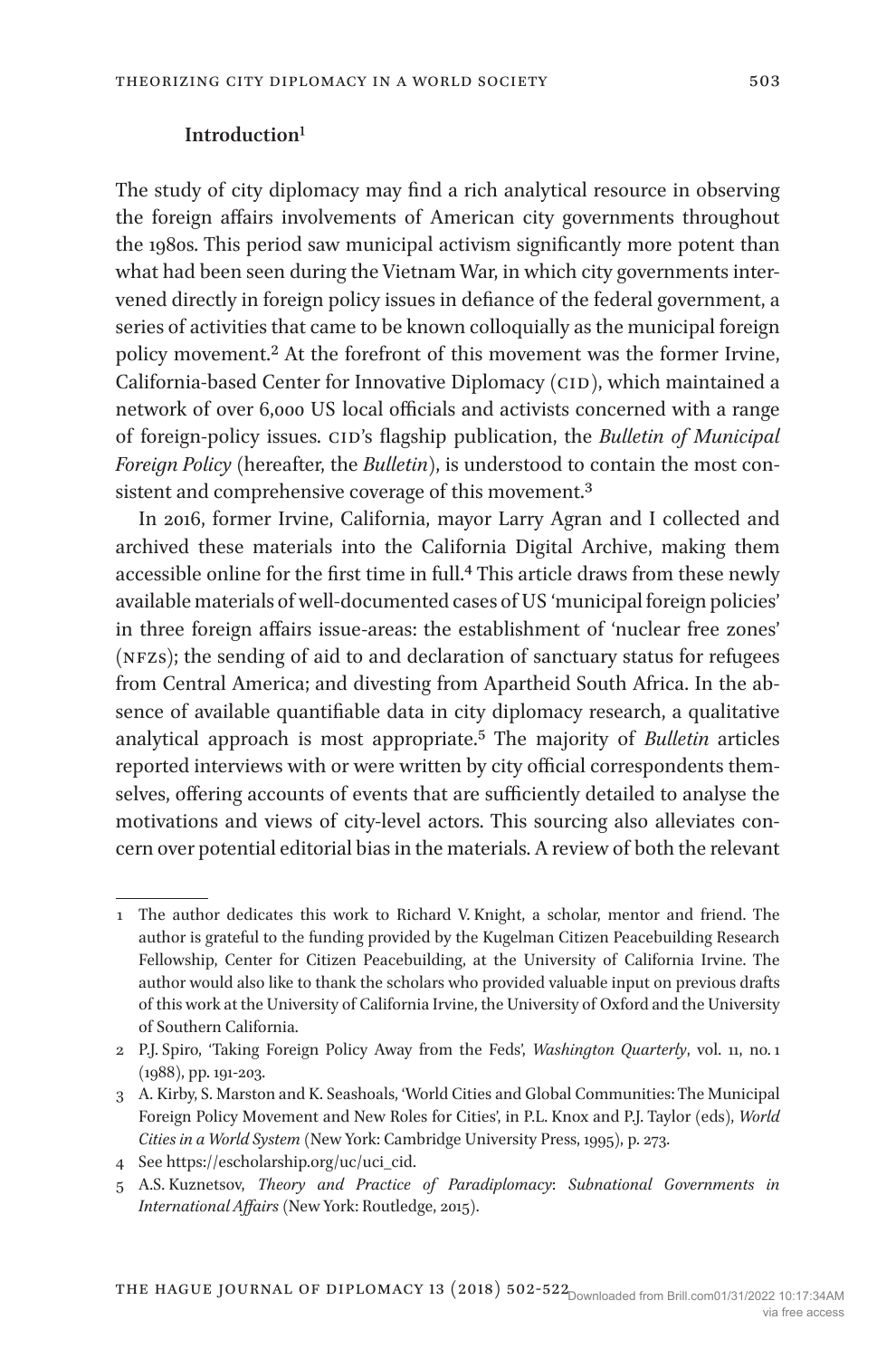literature and the above-mentioned archives warrants a conceptual focus for

this study on the role of norms in politically contentious city diplomacy. Economist and urban affairs scholar Richard V. Knight once argued that accelerated globalization has given rise to a new global society defined by 'a global consciousness and a global ethic',6 an argument that the *Bulletin* itself adopted as an early theoretical explanation for the social forces driving the municipal foreign policy movement.7 Over time, other scholars also came to argue that the emergence of a global consciousness influenced the municipal foreign policy movement, particularly as globalization increasingly threatened the legitimacy of the nation-state.8 From this context, city governments increasingly came to be purveyors and defenders of universal values such as human rights,<sup>9</sup> which may be understood as an outgrowth of Kantian universalism, where an international society creates moral imperatives limiting the actions of states in international affairs.10

The process began in the 1980s of US city governments gaining a more pronounced role as actors in this norm-driven international society,<sup>11</sup> for which the case of the municipal foreign policy movement is instructive. An oft-repeated theme throughout the *Bulletin* was that activist US local officials passing anti-Apartheid divestment laws and other municipal foreign policies did so in order to 'accelerate national and international reform',<sup>12</sup> specifically reform towards greater adherence to universal norms. US local officials were reported to have actively 'embraced the Nuremberg principle that "the fact that a person acted pursuant to the order of his Government or of a superior does not relieve him from responsibility under international law" and believe that they have a duty

<sup>6</sup> R.V. Knight, 'The Emergent Global Society', in R.V. Knight and G. Gappert (eds), *Cities in a Global Society* (London: SAGE, 1989), p. 25.

<sup>7</sup> W. Swaim, 'Why Municipal Foreign Policy is Sexy', *Bulletin of Municipal Foreign Policy*  (hereafter, *Bulletin*), vol. 4, no. 1 (1989-1990), pp. 6-8; W. Swaim, 'A City Hall Guide to the Future', *Bulletin*, vol. 4, no. 1 (1989), pp. 62-63.

<sup>8</sup> Kirby *et al*., 'World Cities and Global Communities'.

<sup>9</sup> B. Barber, *If Mayors Ruled the World: Dysfunctional Nations, Rising Cities* (New Haven, CT: Yale University Press, 2013); and N. Cornago, 'On the Normalization of Sub-State Diplomacy', *The Hague Journal of Diplomacy*, vol. 5 (2010), pp. 11-36.

<sup>10</sup> H. Bull, 'Does Order Exist in World Politics?', in P.R. Viotti and M.V. Kauppi (eds), *International Relations Theory: Realism, Pluralism, Globalism and Beyond* (Needham Heights, MA: Allyn & Bacon, third edition, 1999), pp. 127-129.

<sup>11</sup> S. Curtis, *Global Cities and Global Order* (Oxford: Oxford University Press, 2016); J. Kincaid, 'Rain Clouds over Municipal Diplomacy: Dimensions and Possible Sources of Negative Public Opinion', in E. Fry, L. Radebaugh and P. Soldatos (eds), *The New International Cities Era: The Global Activities of North American Municipal Governments* (Provo, UT: Brigham Young University Press, 1989), pp. 223-250.

<sup>12</sup> J. Sklansky, 'CFCs Days are Numbered', *Bulletin*, vol. 3, no. 4 (1989), pp. 8-12.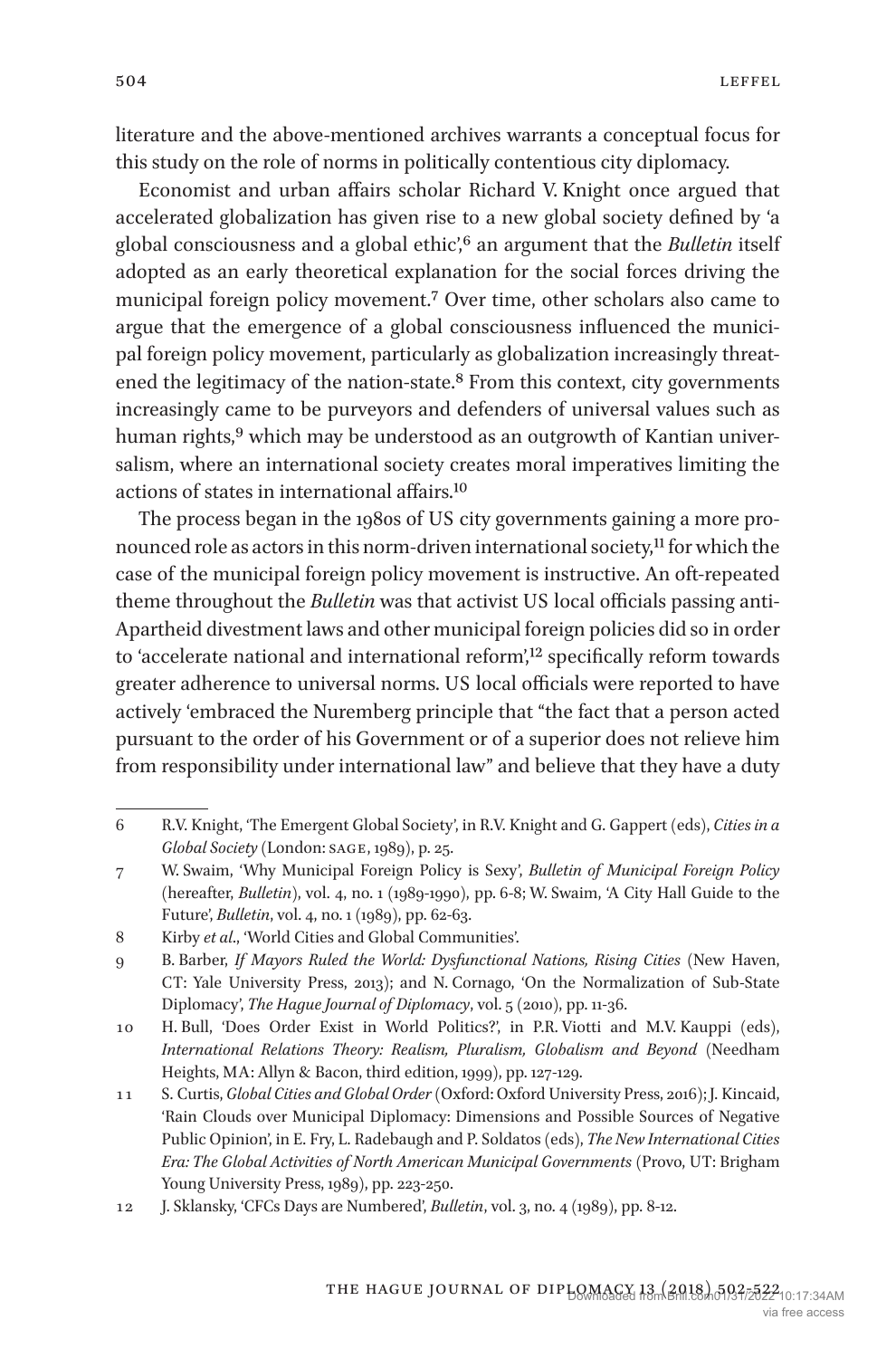to adhere to international norms and laws'.13 The prominent role of norms throughout this movement thus warrants a focus on normative processes in the municipal foreign policy movement, while also accounting for other equally important social forces.

Accordingly, the sections below will use strands of complementary literature: first from diplomatic studies to explain the legal and democratic governance underpinnings of municipal foreign policy; second from social movement theory to explain the broader activist dynamics surrounding cities; and third from world society theory to explain the normative processes of municipal foreign policy and their macro-sociological context.

# **Diplomacy Studies and Municipal Foreign Policy**

Diplomacy studies literature on the foreign relations of non-central governments includes 'city diplomacy', 'sub-state diplomacy', 'subnational diplomacy' and 'paradiplomacy',<sup>14</sup> describing the global involvement of municipal governments, of state/provincial or otherwise non-central governments and of nonstate actors engaged in diplomatic affairs parallel to that of states. This article is interested in city diplomacy, in which local elected officials are the actors of interest<sup>15</sup>

When addressing the US context of city diplomacy, these strands of literature emphasize democracy, legal structure and decentralization. Legally, while local governments cannot enter into treaties, they can sign agreements and make political declarations, which are ultimately aimed at welfare for their local citizens.16 Unique to city governments is local legislative power that allows them to affect consequential foreign affairs outcomes, somewhat mirroring that of nation-states.17 As will be argued in this article, this advantage allowed for US city governments to codify universal norms during the

<sup>13</sup> M. Shuman, 'Why Cities are Entering International Affairs: An Overview', *Bulletin*, vol. 1, no. 1 (1986), pp. 3-4.

<sup>14</sup> D. Criekmans, 'Regional Sub-State Diplomacy from a Comparative Perspective: Quebec, Scotland, Bavaria, Catalonia, Wallonia and Flanders', *The Hague Journal of Diplomacy*, vol. 5, no. 1 (2010), pp. 37-64; F. Nganje, 'The Developmental Paradiplomacy of South African Provinces: Context, Scope and the Challenge of Coordination', *The Hague Journal of Diplomacy*, vol. 9 (2014), pp. 119-149.

<sup>15</sup> Michele Acuto, 'City Diplomacy', in C.M. Constantinou, P. Kerr and P. Sharp (eds), *The SAGE Handbook of Diplomacy* (Thousand Oaks, CA: SAGE, 2016), pp. 510-520.

<sup>16</sup> R. Tavares, *Paradiplomacy: Cities and States as Global Players* (New York: Oxford University Press, 2016).

<sup>17</sup> Criekmans, 'Regional Sub-State Diplomacy'.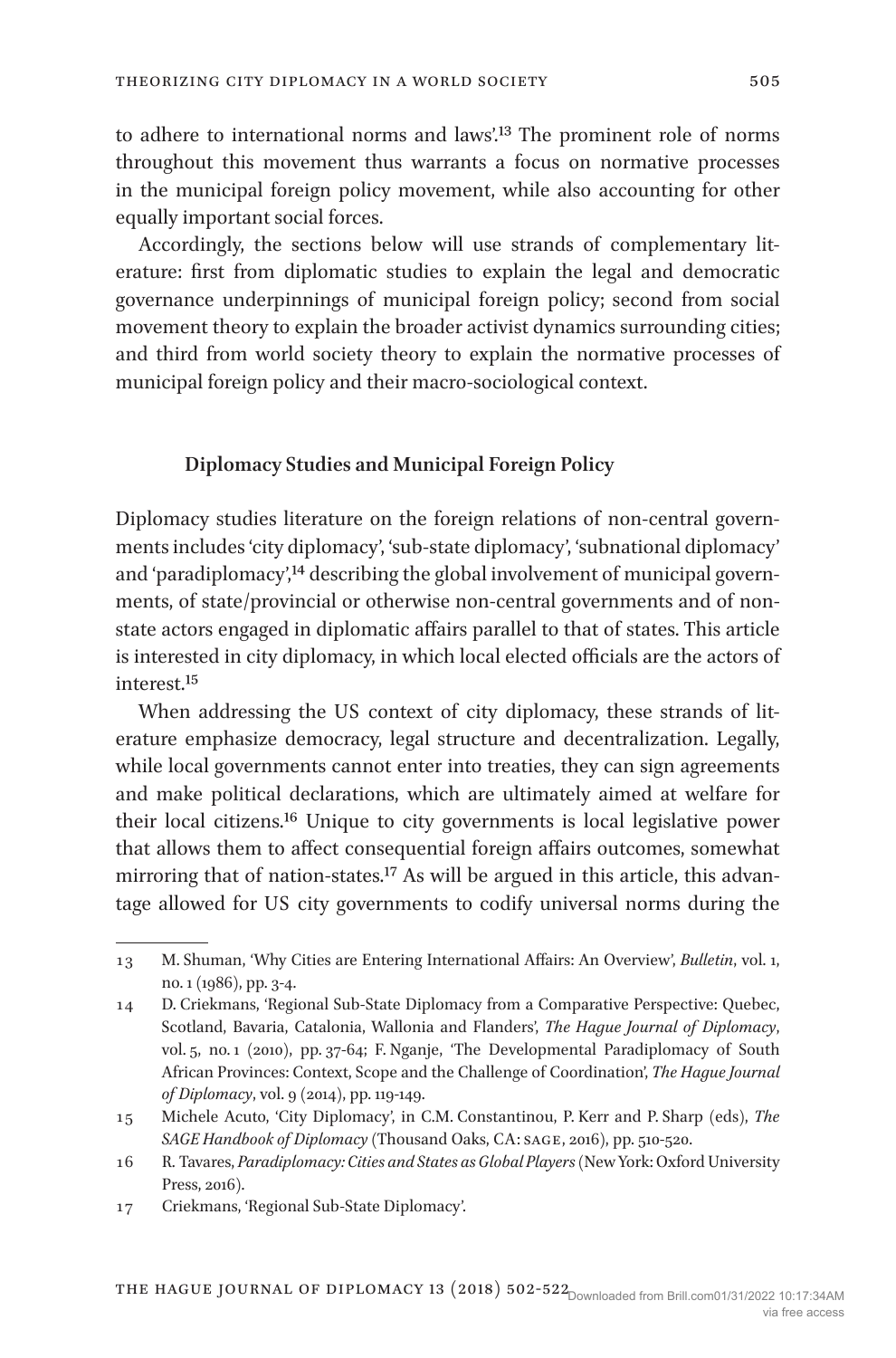municipal foreign policy movement, including the use of zoning authority to establish NFZs and sanctuary cities. However, this legal autonomy varies in cities of different countries, as constitutional structure, the political nature of government and other related restrictions can enable or constrain city-level activity in foreign affairs.18

States that place constitutional limitations on or lack clear constitutional provisions for such competencies, such as Brazil and South Africa, respectively, tend to constrain city diplomacy,<sup>19</sup> while democratic and federal systems like Belgium and the United States tend to allow local authorities to gain greater autonomy and thus competency in foreign affairs.20 Research for this article is situated in the democratic context of the latter, given that the municipal foreign policy movement took place in the United States. Robert Dahl and Edward Tufte once argued that 'rather than conceiving of democracy as located in a particular kind of inclusive sovereign unit, we must learn to conceive of democracy spreading through a set of interrelated political systems [...] none of which is sovereign'.21 The late international relations scholar Chadwick Alger, himself on the *Bulletin*'s editorial board, argued that the municipal foreign policy movement was as an implicit response to Dahl and Tufte's appeal, and beckoned scholars to find suitable rules to apply among a variety of nonsovereign units in a democracy.<sup>22</sup>

Decentralization is another important underpinning of municipal foreign policy. Through the late 1970s and early 1980s, US presidents Richard Nixon and Ronald Reagan's 'new federalism' conferred greater responsibilities upon state and local authorities, including managing growing numbers of South-East Asian refugees, establishing footholds in overseas markets, and problems posed by oil prices and petrol shortages, often in the absence of any federal policy.23 Coupled with other foreign affairs concerns, such as Reagan's

<sup>18</sup> Tavares, *Paradiplomacy*.

<sup>19</sup> Nganje, 'The Developmental Paradiplomacy'; and J. Setzer, 'Testing the Boundaries of Subnational Diplomacy: The International Climate Action of Local and Regional Governments', *Transnational Environmental Law*, vol. 4, no. 2 (2015), pp. 1-19.

<sup>20</sup> P. Bursens and Jana Deforche, 'Going Beyond Paradiplomacy? Adding Historical Institutionalism to Account for Regional Foreign Policy Competences', *The Hague Journal of Diplomacy*, vol. 5, no. 2 (2010), pp. 151-171.

<sup>21</sup> R. Dahl and E.R. Tufte, *Size and Democracy* (Stanford, CA: Stanford University Press, 1973), p. 135.

<sup>22</sup> C. Alger, 'The World Relations of Cities: Closing the Gap between Social Science Paradigms and Everyday Human Experience', *International Studies Quarterly*, vol. 34 (1990), pp. 493-518.

<sup>23</sup> B. Hocking, *Localizing Foreign Policy: Non-Central Governments and Multi-Layered Diplomacy* (New York: St Martin's Press, 1993); and Tavares, *Paradiplomacy*.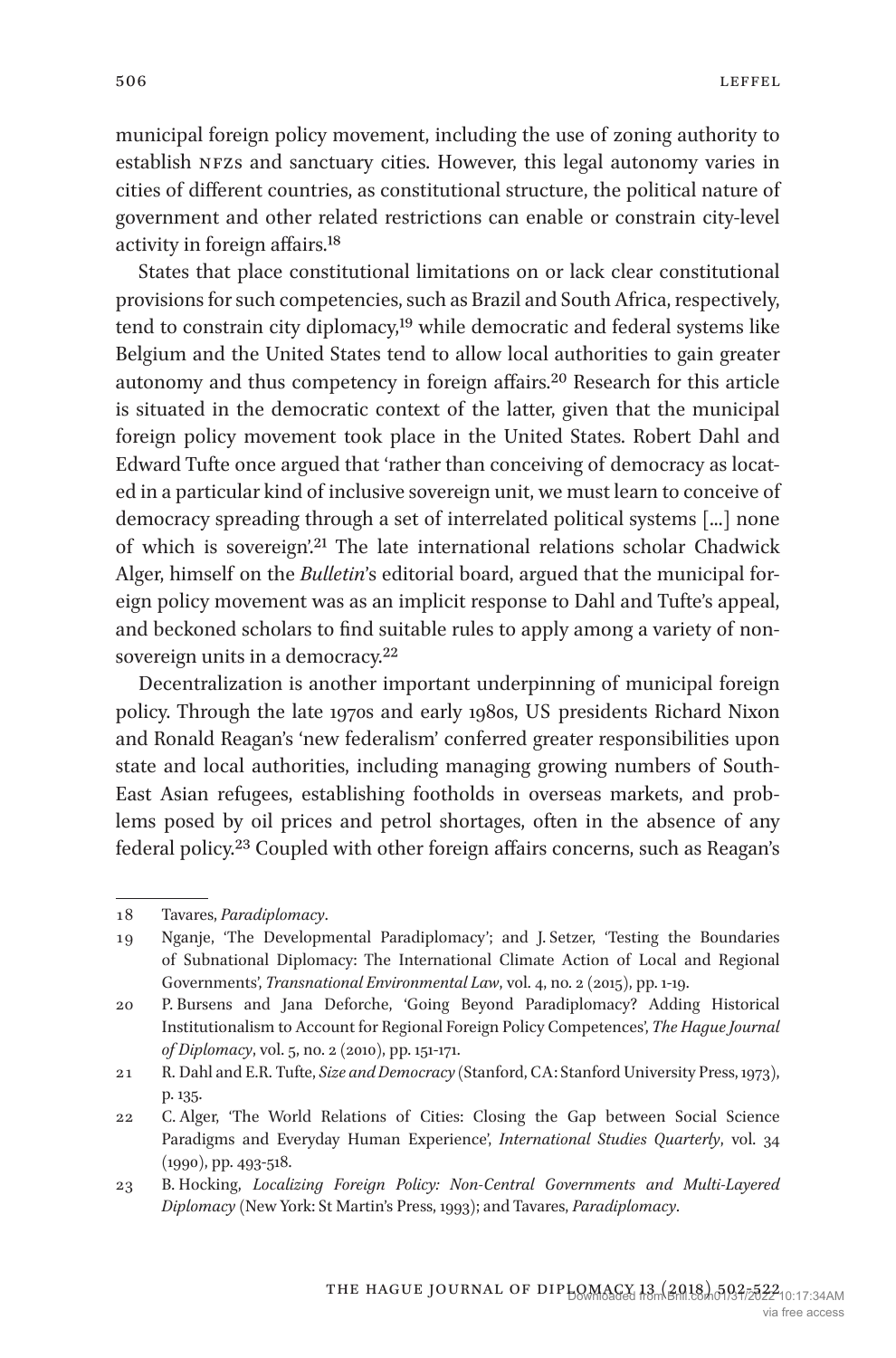involvement in Central America and the nuclear arms race with the Soviet Union, US city intervention in foreign affairs accelerated significantly. This response may be understood as what Alexander Kuznetsov calls the 'central government's insufficient effectiveness in foreign relations' motivation for city

diplomacy.24 It may also be understood in terms of Noé Cornago's concept of plural diplomacies, which explains that among other forces, a normative desire for peace can prompt local governments and other non-state actors to mobilize and pursue diplomatic goals.25

On local governments specifically, Kristin Ljungkvist argues that local-level identification with the global community can lead to discourse between local officials and constituents on global issues, resulting in the formation of global interest and ultimately city-government intervention in foreign affairs — a process that is accelerated when the nation-state fails in foreign relations.26 Yet these local official–constituent dialogues, and whether they result in municipal foreign policy, are conditioned by forces explained by social movement theory, discussed in the next section.

### **Social Movement Theory and Municipal Foreign Policy**

Social movement theory elucidates the larger environment of social action by non-state actors in which activist US city governments were embedded in the 1980s, and also shows that the municipal foreign policy movement was not a single movement per se, but was rather a movement within movements. Social movements during this period that challenged the nation-state on foreign affairs, such as the anti-Apartheid movement, involved grassroots activists from the public, private and civic sectors who were motivated by 'a shared global morality and the assertion of universal norms'.<sup>27</sup> Specifically, new social movement theory explains post-1960s' social movements in advanced capitalist societies like the United States as post-industrialist in nature,

<sup>24</sup> Kuznetsov, *Theory and Practice of Paradiplomacy*.

<sup>25</sup> N. Cornago, *Plural Diplomacies: Normative Predicaments and Functional Imperatives* (Leiden: Martinus Nijhoff, 2013).

<sup>26</sup> K. Ljungkvist, *The Global City 2.0: From Strategic Site to Global Actor* (New York: Routledge, 2015).

<sup>27</sup> G. Seidman, 'Adjusting the Lens: What Do Globalizations, Transnationalism, and the Anti-apartheid Movement Mean for Social Movement Theory?', in J.A. Guidry, M.D. Kennedy and M.N. Zald (eds), *Globalizations and Social Movements: Culture, Power, and Transnational Public Sphere* (Ann Arbor, MI: University of Michigan Press, 2000), pp. 339-358.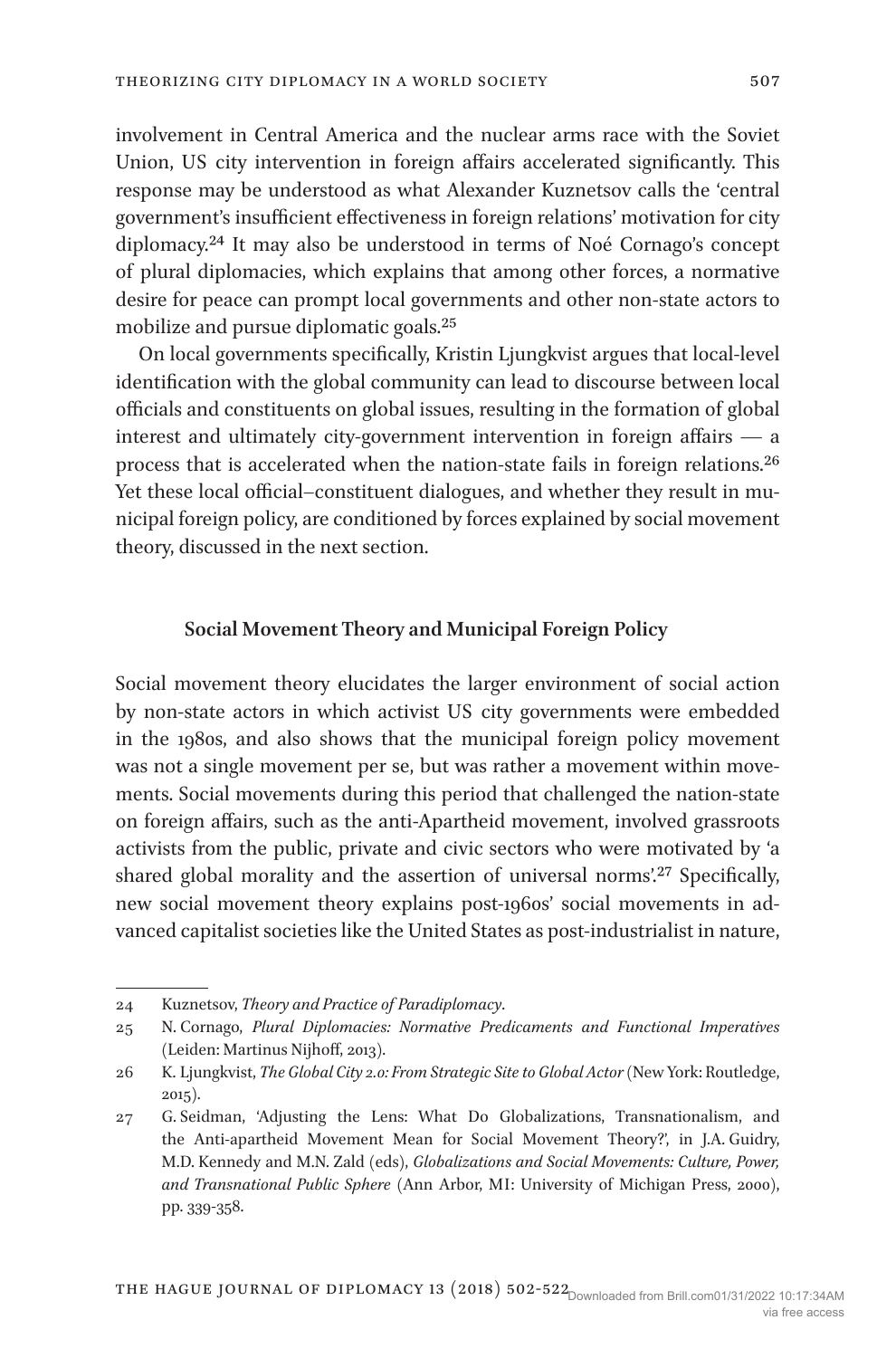appealing less to economic survival than to personal responsibility for a collective future.28 Movements of this era were less seeking greater power, but greater autonomy,<sup>29</sup> and were driven by universalistic moral and ethical concerns.30 New social movement theory has been used to explain the NFZ and anti-Apartheid movements, stressing that the moral–philosophical context empowered local actors to assert their stance on international security matters, which among city governments manifested as the establishment of NFZs and divestment from Apartheid South Africa.31 Yet not all US city governments became NFZs, divested from Apartheid South Africa, or provided support for Central Americans in crisis. Further requirements for such city-government mobilization was proper frame alignment and local political leanings, which can be explained by framing theory and the political process theory of social movements.

Framing theory holds that social movements are most successful when the interpretive frames of a cause projected by social movement organizations are aligned with the interpretive frames of participants, and, as such, 'frame alignment' is required for the successful mobilization of constituents and recruitment of new ones.32 For example, NFZ measures in cities around the world were often accompanied by local campaigns to educate other communities about the dangers of the arms race,<sup>33</sup> framing the cause as concerned with local safety. In the United States, the Center for Innovative Diplomacy itself did

<sup>28</sup> Z. Hegedus, 'The Challenge of the Peace Movement: Civilian Security and Civilian Emancipation', *Alternatives* XII (1987), pp. 197-216; and Z. Hegedus, 'Social Movements and Social Change in Self-Creative Society: New Civil Initiatives in the International Arena', *International* Sociology, vol. 4, no. 1 (1989), pp. 19-36.

<sup>29</sup> A. Melucci, *Nomads of the Present* (London: Hutchinson Radius, 1989); A. Melucci, *Challenging Codes* (Cambridge: Cambridge University Press, 1996); and S.M. Buechler, 'New Social Movements and New Social Movement Theory', in D.A. Snow, D. Porta, B. Klandermans and D. McAdam (eds), *The Wiley-Blackwell Encyclopedia of Social and Political Movements* (Hoboken, NJ: Blackwell Publishing Ltd., 2013).

<sup>30</sup> S. Crook, J. Pakulski and M. Waters, *Postmodernization: Change in Advanced Society* (London: SAGE, 1992).

<sup>31</sup> Hegedus, 'Social Movements and Social Change in Self-Creative Society'.

<sup>32</sup> D.A. Snow, E. Rochford, S. Worden and R. Benford, 'Frame Alignment Processes, Micromobilization, and Movement Participation', *American Sociological Review*, vol. 51, no. 4 (1986), pp. 464-481; D.A. Snow and R. Benford, 'Ideology, Frame Resonance and Participant Mobilization', *International Social Movement Research*, vol. 1 (1988), pp. 197-217.

<sup>33</sup> Nuclear Free America, 'Nuclear-Free-Zone Communities Now Exceed 3,800 Worldwide', *Bulletin*, vol. 2, no. 1 (1988), p. 36.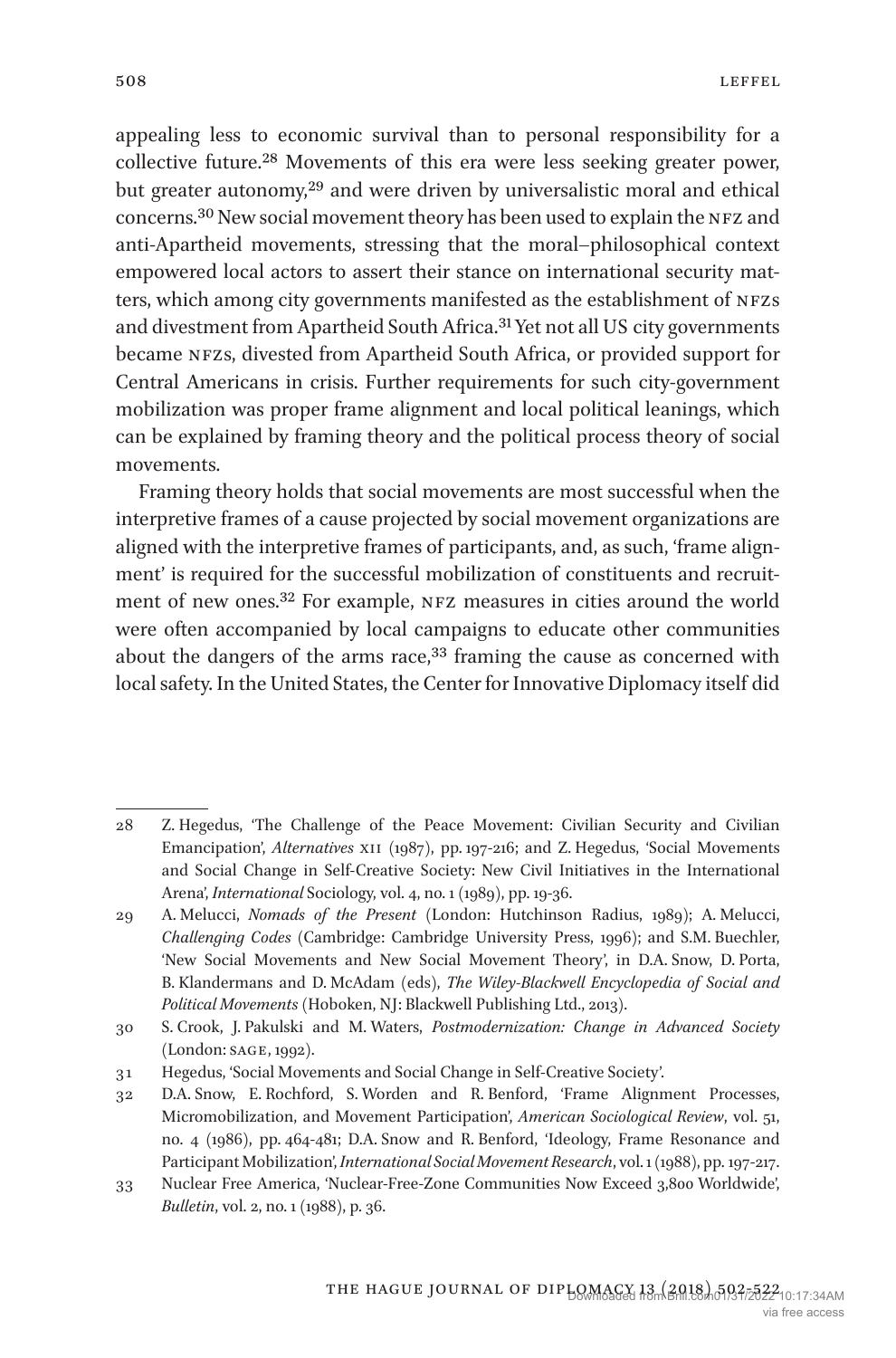the same among US local government officials, educating on nuclear security risks, as well as on how to establish NFZs.34

Social movement organizations in the United States projected personalized accounts of atrocities committed by Nicaraguan Contras, the assassination of Archbishop Oscar Romero in El Salvador, as well as other events. These narratives resonated in a variety of ways among Americans, with Christians relating in spiritual terms to the plight of victims, and the need to cease violence broadly resonating with peace-activist communities.35 The resultant frame alignment prompted American communities of faith, peace activists and other groups to commit to not tolerating violations of human rights norms and to forging new supportive ties with Central American counterparts.36 Similarly, organizations advocating for divestment from Apartheid South Africa, such as TransAfrica, helped link the narrative of racism in Apartheid to support for or tolerance of racism in the United States, which policy-makers became sensitive to over time.<sup>37</sup>

While new social movement theory and framing theory explain the mobilization of non-state actors in both civil society and local government, the distinctive city-government diplomacy of the municipal foreign-policy movement can be understood through the 'political process' theory of social movements. This theory holds that in order for movements challenging nation-state policy to mobilize successfully, the appropriate political opportunities must be present at national and local levels.38 Specifically, the Reagan administration's bellicose nuclear security policies towards the Soviet Union provoked a wave of dissidence in the United States and beyond,39 and at the local level, when both

<sup>34</sup> Alger, 'The World Relations of Cities'; and M. Shuman, 'Dateline Main Street: Local Foreign Policies', *Foreign Policy*, vol. 65 (1986), pp. 154-174.

<sup>35</sup> S.E. Nepstad, 'Creating Transnational Solidarity: The Use of Narrative in the US–Central America Peace Movement', *Mobilization: An International Journal*, vol. 6, no. 1 (2001), pp. 21-36.

<sup>36</sup> G.L. Wiltfang and D. McAdam, 'The Costs and Risks of Social Activism: A Study of Sanctuary Movement Activism', *Social Forces*, vol. 69, no. 4 (1991), pp. 987-1010.

<sup>37</sup> A. Klotz, 'Norms Reconstituting Interests: Global Racial Equality and US Sanctions against South Africa', *International Organization*, vol. 49, no. 3 (1995), pp. 451-478.

<sup>38</sup> D. McAdam, *Political Process and the Development of Black Insurgency* (Chicago, IL: University of Chicago Press, 1982); D. McAdam, 'Political Process Theory', in D.A. Snow *et al.* (eds), *The Wiley-Blackwell Encyclopedia*; D. McAdam, J.D. McCarthy and M.N. Zald (eds), *Comparative Perspectives on Social Movements: Political Opportunities, Mobilizing Structures, and Cultural Framings* (New York: Cambridge University Press, 1996); and S. Tarrow, *Struggle, Politics and Reform: Collective Action, Social Movements and Cycles of Protest* (Ithaca, NY: Cornell University Center for International Studies, 1989).

<sup>39</sup> D.S. Meyer, 'Protest Cycles and Political Process: American Peace Movements in the Nuclear Age', *Political Research Quarterly*, vol. 47 (1993), pp. 451-479.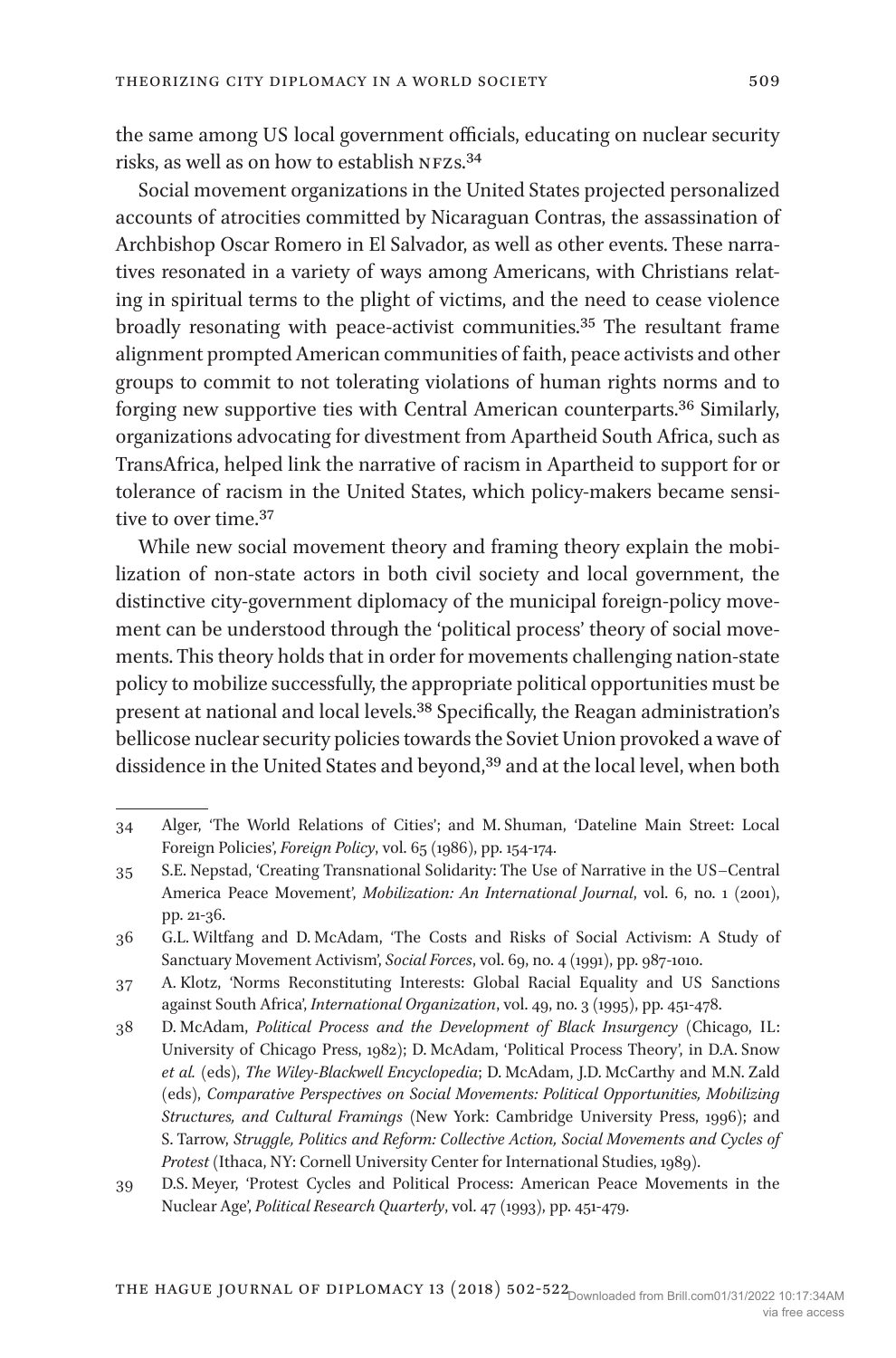city-government leaders and their local constituents were politically aligned on peace activism, city governments declared their jurisdictions NFZs, as was the case for Cambridge, Massachusetts.<sup>40</sup> Cities where this political alignment does not occur preclude involvement in municipal foreign policy, as demonstrated in the case of Seattle, where local officials passed a sanctuary-city measure in 1986, but soon thereafter rescinded it because of strong disagreement from local constituents.41 This explanation may similarly be extended to other jurisdictions on the issues of responding to the Central American crisis and divestment from Apartheid South Africa.

In sum, these strands of social movement theory show that the universalistic post-industrial values of 1980s' America combined with ontological narratives of certain transnational issues, resonating with countless civil-society and community groups, stoking social movements and activism to redress those issues. Action specifically by city governments on these transnational issues additionally required that the political leanings of constituents and local officials were aligned on said issues, a condition that when satisfied led to the city diplomacy that is distinctive of the municipal foreign-policy movement. While legislative power was a novel advantage possessed by city governments compared to other social movement actors, it is uncertain which of the two types of actors exerted greater pressure upon the federal government. While the above diplomatic studies and social movement literature provide some insight as to normative processes, they lack a more systemic, macro-sociological framework in which to understand the function of norms. The following sections introduce world society literature as a framework for understanding municipal foreign policy as global norm enforcement by city governments, followed by individual cases that connect this framework to municipal foreign policy.

#### **World Society Theory and Municipal Foreign Policy**

World society theory is a sociological institutionalist theory that describes the process by and institutional mechanisms through which universal norms diffuse globally. The world society itself is a global-scale cultural context in

<sup>40</sup> B. Miller, 'Political Empowerment, Local–Central State Relations, and Geographically Shifting Political Opportunity Structures: Strategies of the Cambridge, Massachusetts, Peace Movement', *Political Geography*, vol. 13, no. 5 (1994), pp. 393-406.

<sup>41</sup> I. Bau, 'Cities of Refuge: No Federal Preemption of Ordinances Restricting Local Government Cooperation with the INS', *Berkeley La Raza Law Journal*, vol. 7, no. 1 (1994), pp. 50-71; and M. Hughes and D. Phalen, 'Seattle Voters Rescind City of Refuge Status', *Bulletin* 1, no. 1 (1986), p. 21.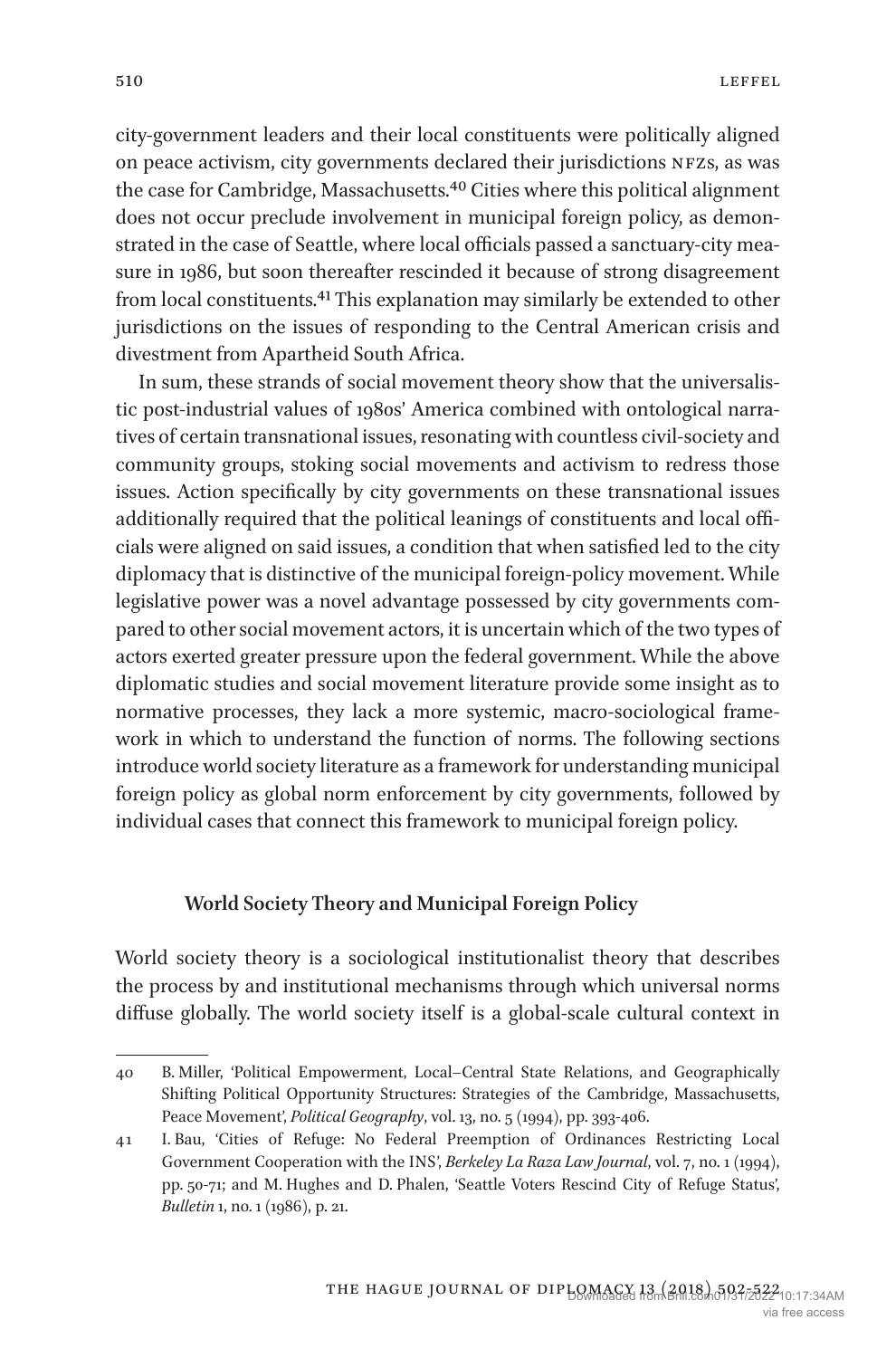which actors are embedded, a context that shapes the identities and actions of actors and the institutional structures through which they operate.42 Norms and practices of human rights, science, governance and other areas initially emanate largely from Western countries like the United States and then diffuse globally through supranational institutions such as the United Nations (UN).43 The resultant world culture that diffuses therein exogenously influences both the identity of nation-states and the norms that they are expected to enforce, although conformity varies cross-nationally.44 That is, conformity is more rapid in nations that are relatively more embedded in the world society through greater membership in various international associations, among other factors.45 World society theorists tend to emphasize international nongovernmental organizations (INGOs), such as the Red Cross or a range of other issue-focused groups, as the key actors facilitating the diffusion of world society norms to nation-states, down to subnational units and to the individual level.46 The greater the number of membership ties to INGOs held by citizens of a given nation, the more likely and rapidly this nation conforms to global norms.47 INGOs, but also other entities such as universities, can serve as 'receptor sites' that receive, decode and transmit norms from world society to national government institutions, which then can yield policy outcomes.48

In the pre-Second World War era, diplomatic ties at the national level were more important, but INGOs emerged as a distinct and significant node

- 43 W. Longhofer and E. Schofer, 'National and Global Origins of Environmental Association', *American Sociological Review*, vol. 75, no. 4 (2010), pp. 505-533; J.W. Meyer, J. Boli, G.M. Thomas and F.O. Ramirez, 'World Society and the Nation-State', *American Journal of Sociology*, vol. 103, no. 1 (1997), pp. 144-181; and E. Schofer, 'Cross-National Differences in the Expansion of Science, 1970-1990', *Social Forces*, vol. 83, no. 1 (2004), pp. 215-248.
- 44 J.A. Guidry, 'The Useful State? Social Movements and the Citizenship of Children in Brazil', in Guidry *et al*., *Globalizations and Social Movements*, pp. 147-182.
- 45 Meyer, 'World Society, Institutional Theories'.
- 46 J. Givens and A. Jorgenson, 'Individual Environmental Concern in the World Polity', *Social Science Research*, vol. 42 (2013), pp. 418-431; G. Drori, and E. Schofer, A. Hironaka, D.J. Frank and W. Longhofer, 'Sociological Institutionalism and World Society', in K. Nash, A. Scott and E. Amenta (eds), *The Wiley-Blackwell Companion to Political Sociology* (Hoboken, NJ: Blackwell Publishing, Inc., 2012), pp. 57-68.

48 D.J. Frank, A. Hironaka and E. Schofer, 'The Nation-State and the Natural Environment over the Twentieth Century', *American Sociological Review*, vol. 65, no. 1 (2000), pp. 96- 116; and G. Krucken and F. Meier, 'Turning the University into an Organizational Actor', in G. Drori, J.W. Meyer and H. Hwang (eds), *Globalization and Organization: World Society and Organizational Change* (Oxford: Oxford University Press, 2006), pp. 241-257.

<sup>42</sup> J.W. Meyer. 'World Society, Institutional Theories, and the Actor', *Annual Review of Sociology*, vol. 36, no. 1 (2010), pp. 1-20.

<sup>47</sup> J. Boli and G.M. Thomas, *Constructing World Culture: International Non-Governmental Organizations since 1875* (Stanford, CA: Stanford University Press, 2000).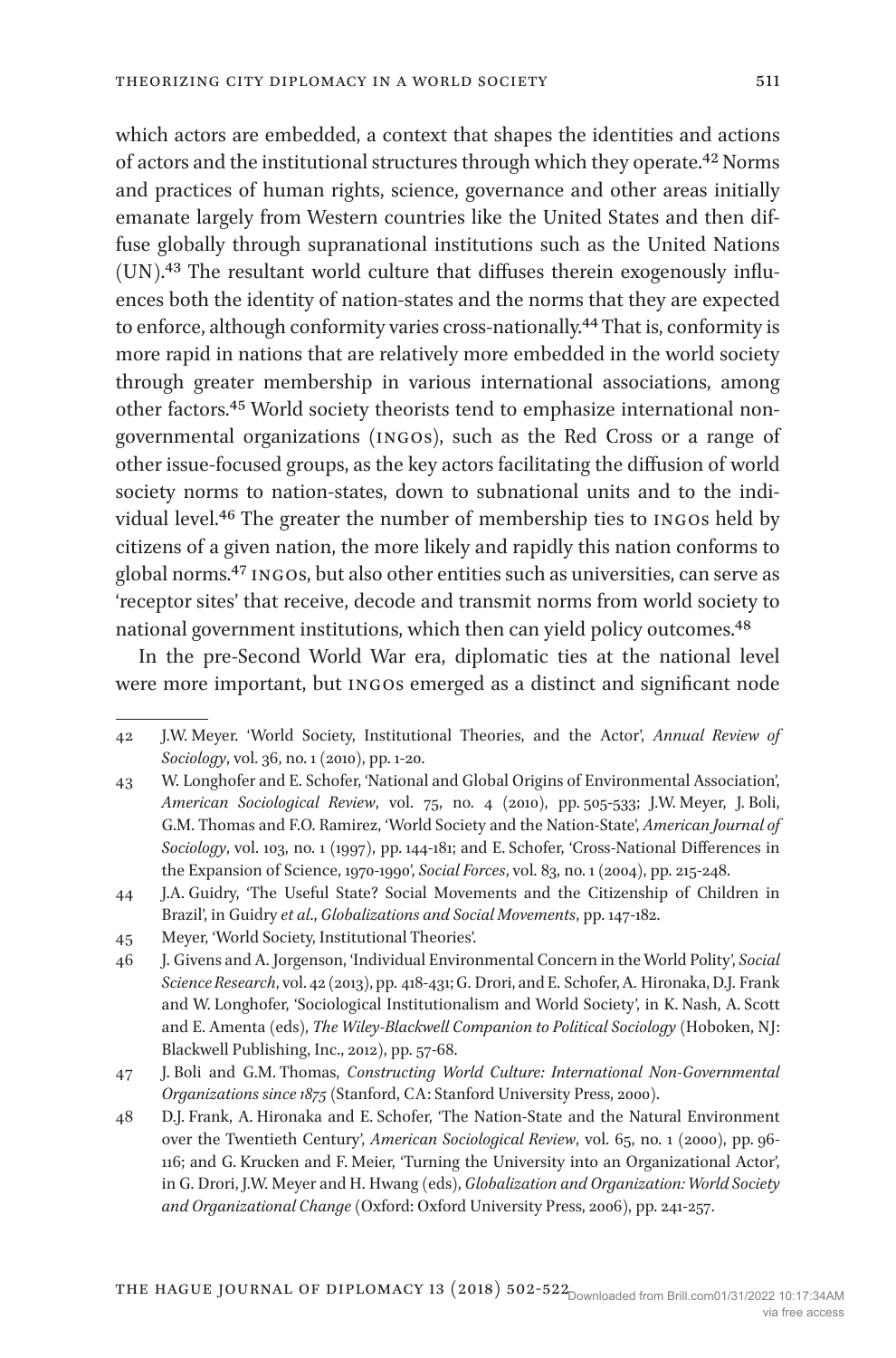of influence in the post-Second World War era, becoming a key mechanism through which Western-style geological science,<sup>49</sup> ecology and other natural sciences have diffused globally.50 These developments represent a decentralization of 'actorhood', defined by a vast expansion of sub- and non-state actors assuming international norm-transmission roles that previously were assumed mainly or only by state actors.<sup>51</sup> Although world society theorists have paid only limited attention to subnational authorities such as city governments, instead focusing more on INGOs, the work that has been done nevertheless provides an important means of understanding the normative processes of city diplomacy. Subnational actors, including city governments, are understood in world society literature as actors embedded within the domestic context of the nation-state, receiving, enforcing and further diffusing world society norms that is, as institutional agents such as the UN or INGOs transmit cultural meanings and discourses across the national and subnational levels, allowing world society norms to reach and exogenously influence locales.<sup>52</sup> However, as a result of these direct connections formed between local actors and world culture, if a nation-state violates or neglects to enforce universal norms, then subnational entities may try to carry out or enforce conformity to those norms.53

This crucial yet under-studied facet of world society theory provides a compelling macro-sociological context for the role of norms in municipal foreign policy. For instance, the chair of the Berkeley, California, Commission on Peace and Justice told the *Bulletin* that the UN Charter and Nuremberg Principles 'establish norms of conduct for everyone in the United States, including national and local government officials' and that every municipal foreign-policy effort was also 'an effort to help enforce the Charter and the Principles'.54 In enacting municipal foreign policies, US city leaders thus acted on an understanding that 'cities can help enunciate, develop and codify international norms that can be the basis for effective international law'.55 Via a world society interpretation, US federal government foreign-policy failures, such as incitement of

<sup>49</sup> E. Schofer, 'The Global Institutionalization of Geological Science, 1800-1990', *American Sociological Review*, vol. 68, no. 5 (2003), pp. 730-759.

<sup>50</sup> Frank *et al*., 'The Nation-State and the Natural Environment over the Twentieth Century'.

<sup>51</sup> H. Huang, 'Planning Development: Globalization and the Shifting Locus of Planning', in Drori *et al*., *Globalization and Organization*, pp. 69-90.

<sup>52</sup> A. Hironaka, *Greening the Globe: World Society and Environmental Change* (New York: Cambridge University Press, 2014); and S.M. Büttner, 'The World-Cultural Constitution of Regions: Subnational Regional Mobilization from a World Society Perspective', *Journal of Contemporary European Studies*, vol. 23, no. 2 (2015), pp. 193-207.

<sup>53</sup> Meyer *et al*., 'World Society and the Nation-State'.

<sup>54</sup> A.F. Ginger, 'From Morality to Law', *Bulletin*, vol. 4, no. 1 (1989), p. 3.

<sup>55</sup> M. Shuman, 'Support Your Local State Department', *Bulletin*, vol. 2, no. 2 (1988), pp. 2-4.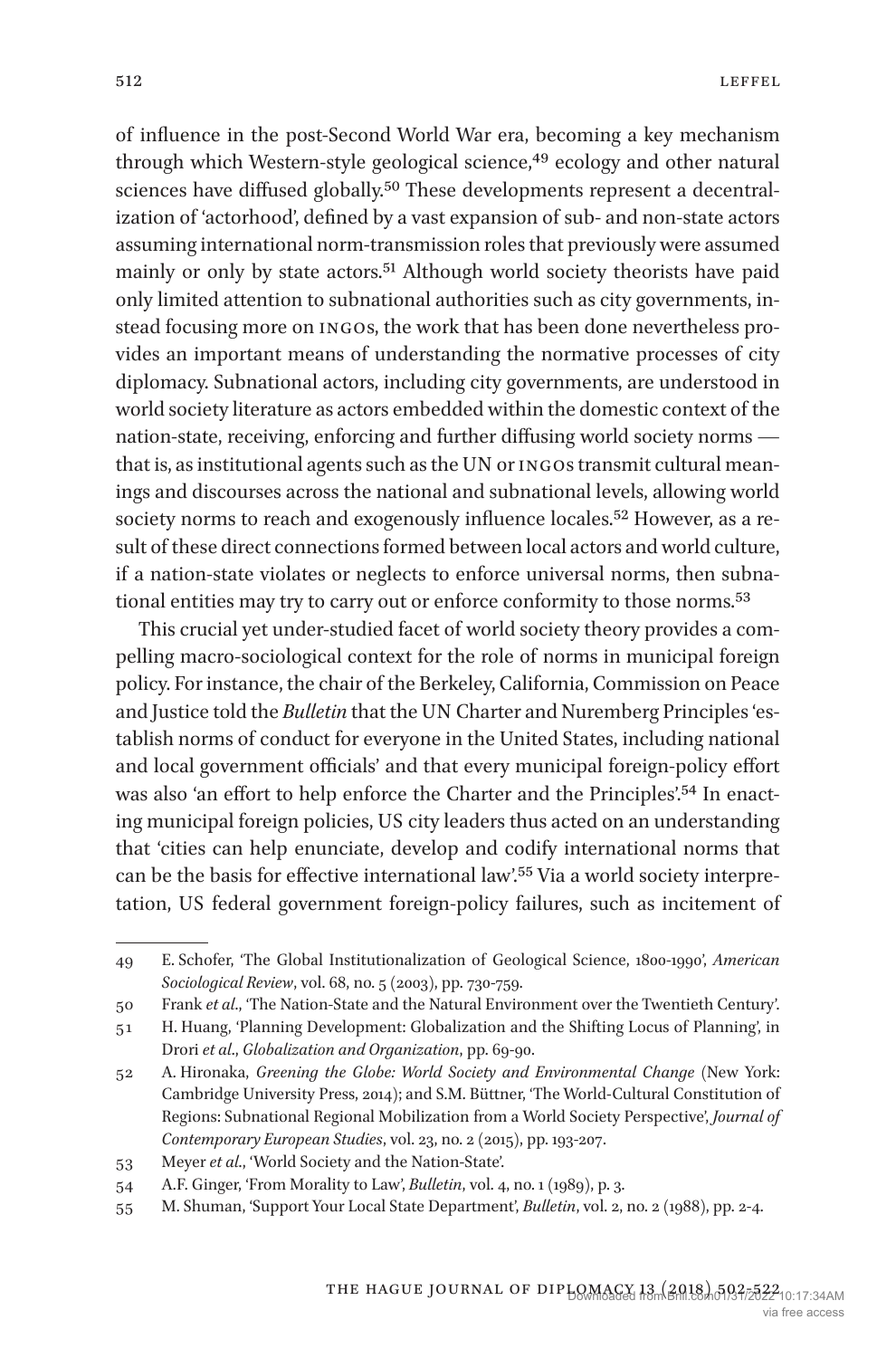the Central American crisis, may thus be understood as a nation-state's failure to enforce or violation of universal norms, and the municipal foreign-policy response may be understood as the resultant local-level attempts to enforce those norms independently.

Furthermore, the United States and other Western nations exist in a regional normative context such that — with their advanced economies and high global civil-society connectivity — they are simultaneously the most prominent source, adopter and enforcer of world society norms.<sup>56</sup> In world society terms, then, the national context of close proximity to these norms accounts for part of the reason why American cities were apt to participate in municipal foreign policy. To connect the above world society theoretical framework to municipal foreign policy, the sections below draw on the *Bulletin* and other sources to discuss in detail the cases of city involvement with NFZs, the Central American crisis and anti-Apartheid efforts. These cases show multiple narratives of the norm-based motivations of city officials participating in municipal foreign policy, illustrating the world society framework of city governments enforcing global norms at play. This is followed by a discussion formulating a theoretical synthesis of world society, diplomatic studies and social movement literature for studying politically contentious city diplomacy.

## **'Renegade Local Governments': The Nuclear Free Zone Movement**

Through the early 1980s, the Reagan administration cut large quantities of federal assistance to local food, housing, education and employment training assistance and redirected funds to the defence budget to accelerate the nuclear arms race with the Soviet Union.<sup>57</sup> Many American cities thus found themselves economically disenfranchised by the same federal government, which was orchestrating an arms race that they felt threatened their safety.<sup>58</sup> Cities around the world responded to the threat by passing nuclear free zone ordinances, prohibiting the production of nuclear weapons-related materials and

<sup>56</sup> G. Drori, 'Governed by Governance: The New Prism for Organizational Planning', in Drori *et al*., *Globalization and Organization*, pp. 91-120; Y.S. Jang, 'Transparent Accounting as a World Societal Rule', in Drori *et al*., *Globalization and Organization*, pp. 215-248; and Meyer, 'World Society, Institutional Theories'.

<sup>57</sup> S. Danziger and R. Haveman, 'The Reagan Budget: A Sharp Break with the Past', *Challenge*, vol. 24 (1981), pp. 5-13; and R. Randall and C. Wilson, 'The Impact of Federally Imposed Stress Upon Local-Government and Nonprofit Organizations', *Administration & Society*, vol. 21, no. 1 (1989), pp. 3-19.

<sup>58</sup> Alger, 'The World Relations of Cities'.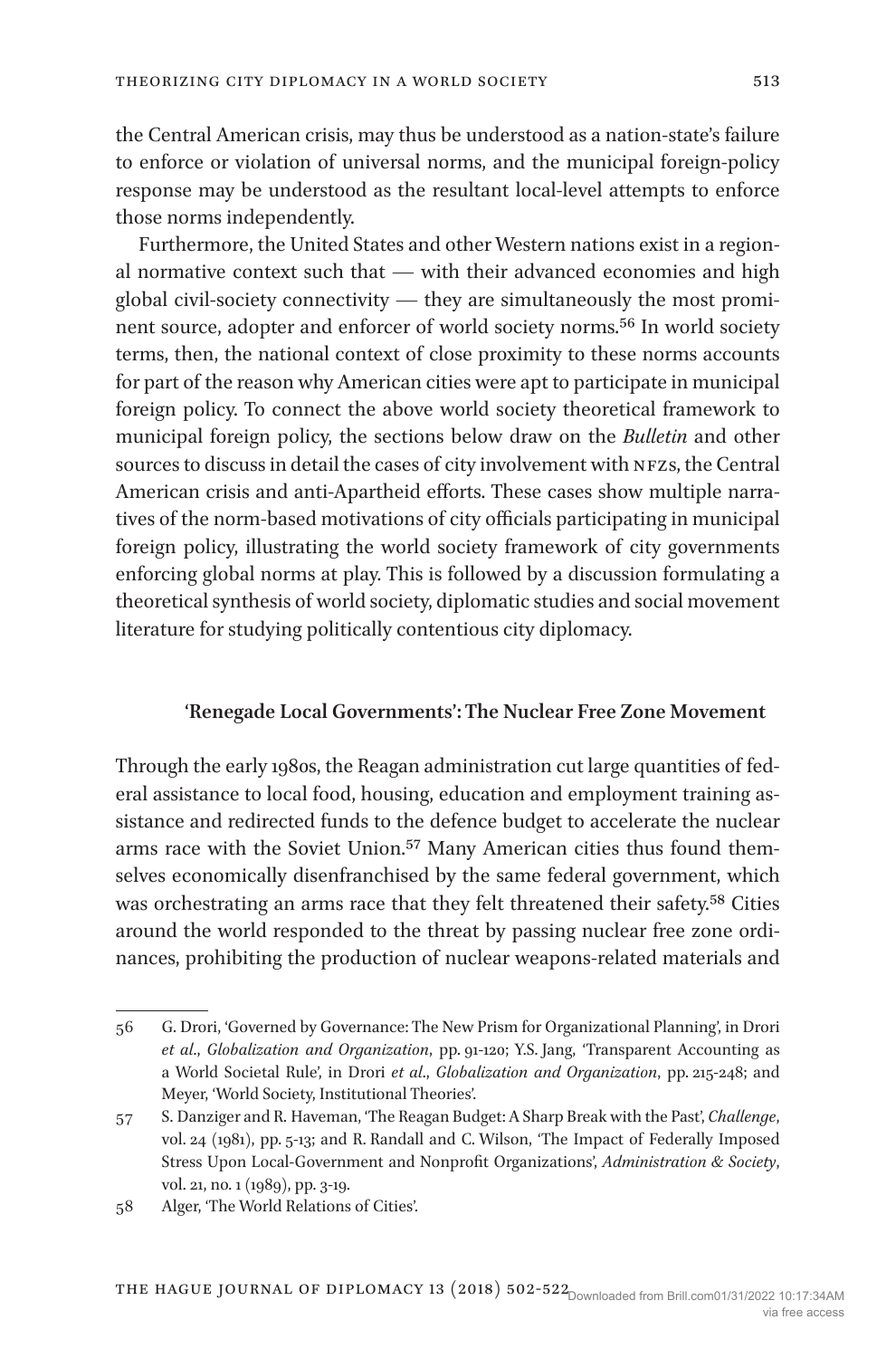similar activity in their jurisdictions, and American cities followed close behind. In 1982, Garrett Park, Maryland, became the first American city to declare its jurisdiction an NFZ.59 By the decade's end, over 160 US cities had declared themselves  $NFZs$ , <sup>60</sup> alongside over 3,800 cities worldwide.<sup>61</sup>

This movement in the United States would in large part come to be defined by the multi-level dynamics of federal–local legal disputes, as many legal battles would ensue between the US federal and local governments over NFZ ordinances. The legal language used by the federal government's parties tended to focus on national security roles and implications, while the legal language of city governments focused on moral and normative considerations that were illustrative of the world society framework. Former US Senator Jesse Helms was a harsh critic of American cities declaring themselves NFZs, calling these cities 'renegade local governments'.<sup>62</sup> A vocal critic of municipal foreign policy and frequent verbal sparring partner of the *Bulletin,* the US State Department's Peter Spiro argued that 'if every state had the constitutional capacity to declare itself a nuclear free zone, the federal government might find itself in a position in which it was powerless to deploy such weapons'.<sup>63</sup>

Helms also responded to American NFZs by hypothetically positing 'what if cities decided they were going to declare war on other countries?'64 Beyond such overtures on national security implications, opponents of NFZs also cited the pre-emption doctrine of the Supremacy Clause in the US Constitution, which holds that non-federal entities may not take action that is inconsistent with federal policy.65 However, because Tenth Amendment case law holds that Congress may not directly compel states or localities to enact or administer policies adopted by the federal government,<sup>66</sup> the pro-NFZ parties won in many legal battles.67

Local officials argued that their peace activism was underpinned by post-Second World War universal values that 'encompass the horrors of the bombing

<sup>59</sup> H.H. Hobbs, *City Hall Goes Abroad: The Foreign Policy of Local Politics* (Thousand Oaks, CA, and London: SAGE, 1994).

<sup>60</sup> A. Donnay, 'Voters Approve Four New Nuclear-Free Zones', *Bulletin*, vol. 3 (1988), no. 1, pp. 45-46.

<sup>61</sup> Nuclear Free America, 'Nuclear-Free-Zone Communities Now Exceed 3,800 Worldwide'.

<sup>62</sup> W. Swaim, 'Feds on Offense?' *Bulletin*, vol. 3, no. 4 (1989), pp. 22-24.

<sup>63</sup> Spiro, 'Taking Foreign Policy Away from the Feds', p. 197.

<sup>64</sup> W. Swaim, 'Feds on Offense?', p. 22.

<sup>65</sup> Spiro, 'Taking Foreign Policy Away from the Feds'.

<sup>66</sup> B.O. Hing, *'Immigration Sanctuary Policies: Constitutional and Representative of Good Policing and Good Public Policy', UC Irvine Law Review*, vol. 247 (2012), pp. 253-260.

<sup>67</sup> Shuman, 'Dateline Main Street'.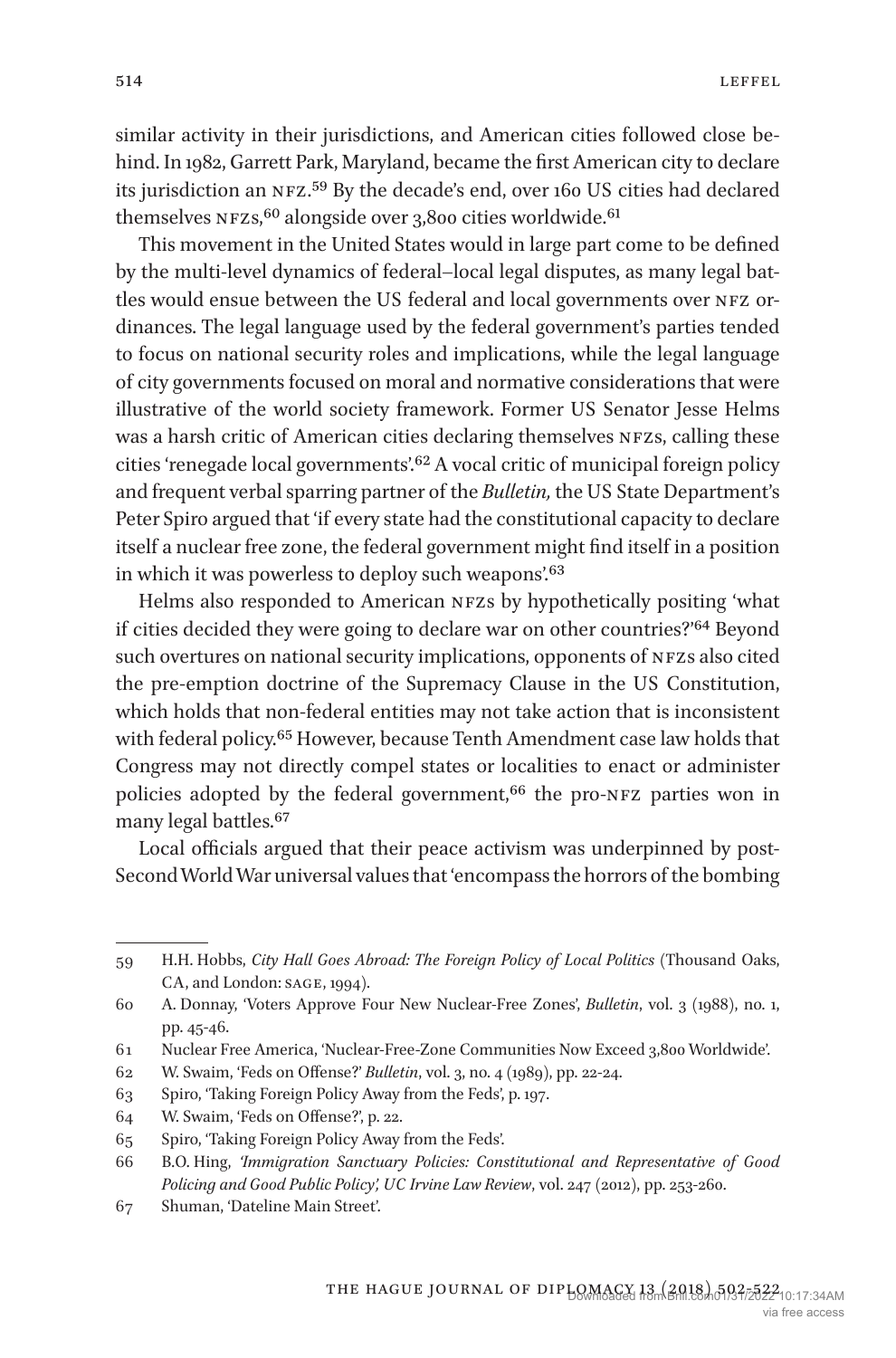of the civilian cities of Hiroshima and Nagasaki',<sup>68</sup> so US cities were framed as 'taking a moral stand' by establishing NFZs 'in a shared concern for life' with the global community.<sup>69</sup> NFZ ordinances themselves were designed and adopted pursuant to the protection of local 'health, safety and public morals',70 aiming 'to raise the moral, financial and bureaucratic costs for the US government to continue the nuclear arms race'.71 For instance, Oakland, California's attorney framed the local NFZ law as being 'for the benefit of the citizens and their health and safety',72 with other cities specifically cited the hazards of radioactive materials.73

The principal outcome of NFZs in the United States was political pressure exerted by locales upon the federal government to slow or freeze the arms race,<sup>74</sup> which was argued to demonstrate that cities 'hold the prospect of creating the global norms, laws and institutions that can make disarmament possible'.75 Per the world society framework, the US federal government's acceleration of the arms race constituted the nation-state's violation of the universal norms of nuclear security and human survival, prompting local authorities to enforce conformity to those norms via NFZs. It is noteworthy that while the legal battles fought by the federal government suggest that this pressure was taken seriously, the extent to which it hastened such outcomes as the US–Soviet disarmament accords is uncertain.

#### **'Shot at By Bullets You Paid For': The Central American Crisis**

Fearing the further spread of communism, the Reagan administration responded to the pro-communist revolutions in Central America by funding anti-communist forces, including the Contra rebels in Nicaragua and anticommunist regimes in Guatemala and El Salvador. This resulted in prolonged civil wars and loss of life that many Americans saw as conflicts sponsored by their own federal government.76 For example, during a 1989 New York

<sup>68</sup> Ginger, 'From Morality to Law'.

<sup>69</sup> M. Kaye, 'A Moral Stand', *Bulletin*, vol. 4, no. 1 (1989), p. 46.

<sup>70</sup> Shuman, 'A Tale of Two Courts', *Bulletin*, vol. 4, no. 3 (1990), p. 4.

<sup>71</sup> Shuman, 'A Tale of Two Courts', pp. 4-6.

<sup>72</sup> Swaim, 'Feds on Offense?'

<sup>73</sup> W. Riles, and J. Vasquez, 'What May Have Been', *Bulletin*, vol. 4, no. 1 (1989), p. 45.

<sup>74</sup> T. Masanz, 'As It Lay Dying', *Bulletin*, vol. 2, no. 4 (1988), pp. 28-30.

<sup>75</sup> M. Shuman, 'International Institution Building: The Missing Link for Peace', *The CID Report*, vol. 1, no.1 (1984), p. 13.

<sup>76</sup> J. Vasquez, 'LEOs Question US Policy in Central America', *Bulletin*, vol. 2, no. 4 (1988), p. 19.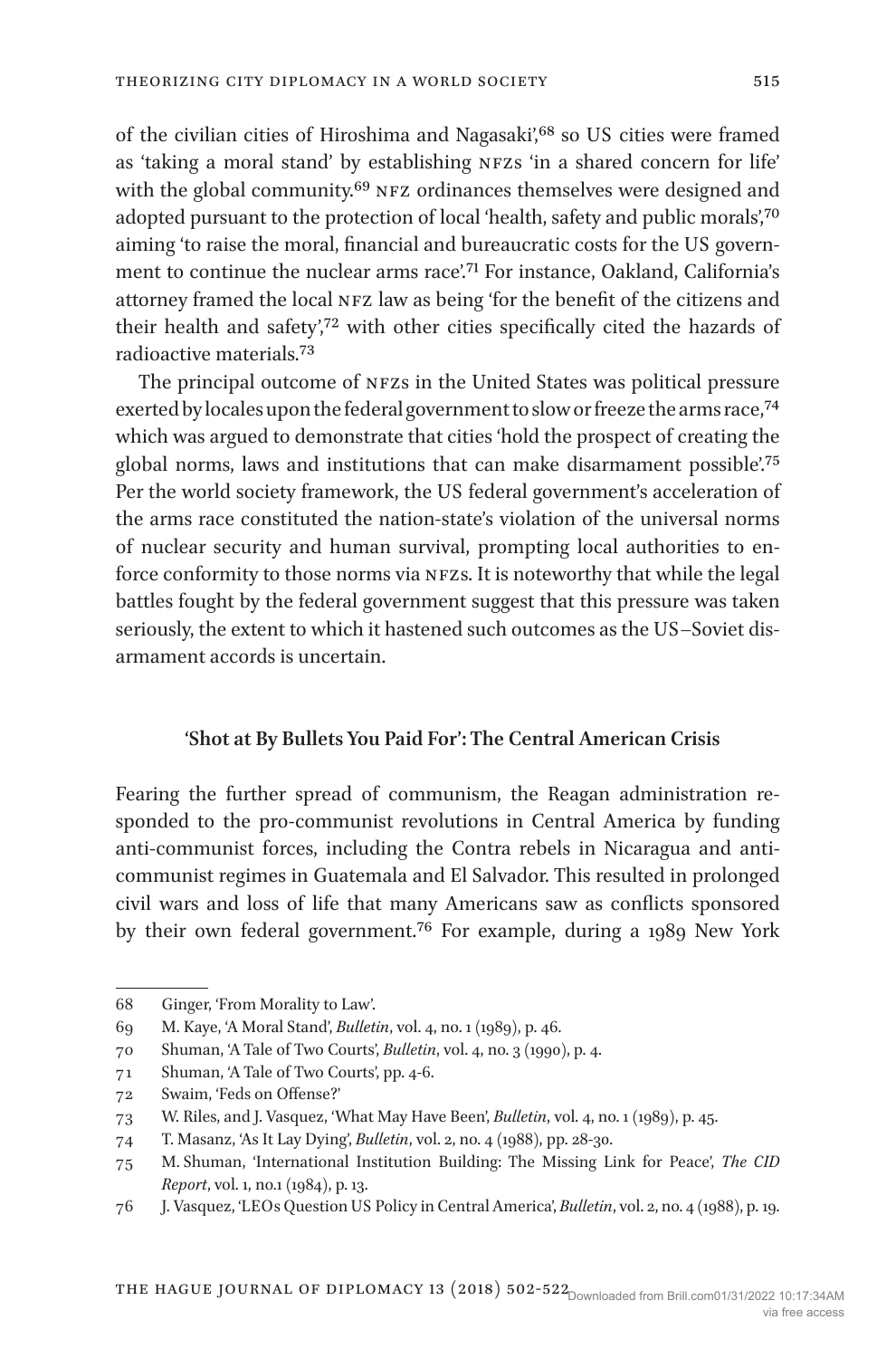delegation visit to its sister city in Nicaragua, Contra rebels opened fire on the delegation, nearly killing them, to which an American reverend in the delegation remarked 'it's quite an experience to be shot at by bullets you paid for'.77 Missionaries returning to the United States from service in the region were key actors who shared information with activists about the crisis and conditions in Central America, affording them 'exposure to norm-violating information' and prompting them to act.78 Per the world society framework, the Reagan administration's triggering of the Central American crisis constituted the nation-state's violation of the universal norms of human rights, evoking local efforts across the United States to enforce these norms, stoking the animus of the underling.

Burlington, Vermont, Pittsburgh, Pennsylvania, and several other cities forged sister-city relationships with Nicaraguan and El Salvadoran cities to send aid from locally raised funds and help relieve the ravages of war,79 acts that were understood in moral terms by both sides. For example, when Rochester, New York, sent aid to its Nicaraguan sister-city of El Sauce, representatives of El Sauce characterized Rochester as a 'bodyguard of the oppressed peasant', <sup>80</sup> and in the United States, speaker pro tempore of the State Assembly of Wisconsin, the sister state to Nicaragua, stated in the *Bulletin* that the Reagan administration's activity in Central America was 'corrupt foreign policy' that was 'undemocratic and morally wrong', and for which US sister-city and sister-state engagement offered a 'rekindling of idealism and regaining national self-respect'.81 Another externality of the civil wars was Central American refugees fleeing to the United States in hopes of finding safe haven. By the end of 1987, 27 US cities had declared themselves sanctuary cities for Central American refugees, including the entire state of Wisconsin declaring itself a sanctuary.<sup>82</sup> Other efforts included the city council of Denver, Colorado, passing a resolution calling for Congressional passage of legislation granting refugees temporary haven in the United States.83 In declaring his city a sanctuary

<sup>77</sup> C. Idzik, 'The War Comes Home', *Bulletin*, vol. 4, no. 1 (1989-90), p. 57.

<sup>78</sup> C. Smith, *Resisting Reagan: The US Central America Peace Movement*. (Chicago, IL: University of Chicago Press, 1996).

<sup>79</sup> N. Gotthelf, 'Madison Links Up with Arcatao, El Salvador', *Bulletin*, vol. 1, no. 2 (1987), p. 10.

<sup>80</sup> H. Levine, 'Rochester Plans Water Project', *Bulletin*, vol. 3, no. 3 (1989), p. 16.

<sup>81</sup> D. Clarenbach, 'Central America and Local Policy: The View from Wisconsin', *Bulletin*, vol. 3, no. 4 (1989), pp. 59-60.

<sup>82</sup> P. Deleray, 'List of Sanctuary Cities', *Bulletin*, vol. 2, no. 1 (1987), p. 20; C. Weber, *Visions of Solidarity: US Peace Activists in Nicaragua from War to Women's Activism to Globalization* (Boulder, CO: Lexington Books, 2006).

<sup>83</sup> R. Martinez, 'Denver Council Lends Support to Central American Refugees', *Bulletin*, vol. 3, no. 2 (1989), p. 12.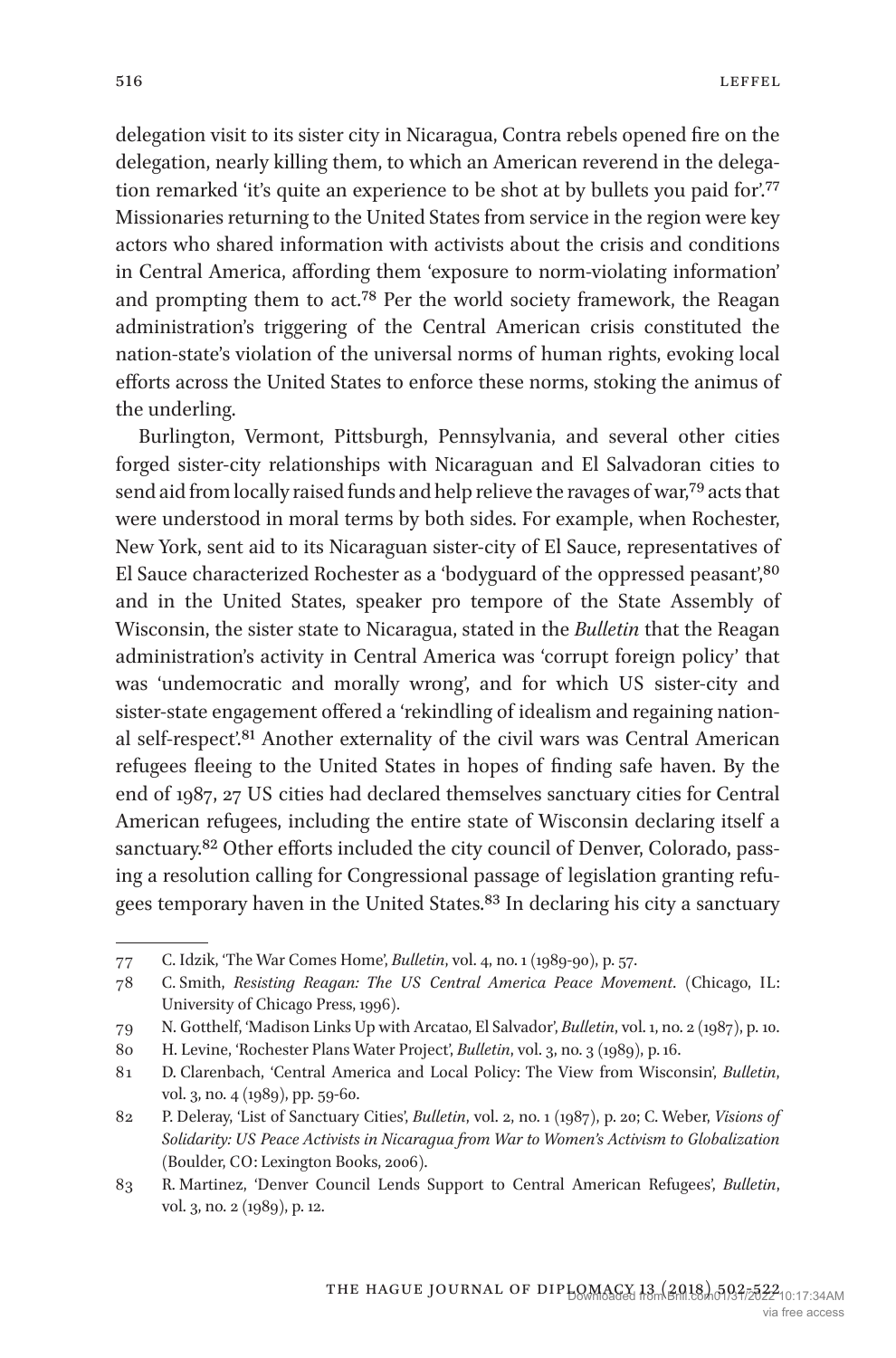city, the mayor of Detroit appealed to human rights norms: 'Mayor Young "called upon the people of the city of Detroit to reaffirm our commitment to human rights and justice, and to reaffirm the American tradition of providing refuge to persons who have fled their native country for fear of persecution"'.84

The multi-level dynamics of US city diplomacy towards Central America included Minnesota's governor attempting to get legal authority over the state's National Guard units in order to prevent them from participating in training exercises in Central America, but the US Supreme Court ruled that gubernatorial consent is not needed for those exercises.85 Immigration and Naturalization Services responded to Los Angeles' sanctuary-city measure status by campaigning to cut off federal funding to the city, to which Los Angeles responded by first rescinding the measure, and then reintroducing a similar measure minus the phrase 'sanctuary', <sup>86</sup> a case common across several cities. Aside from the safe haven and material aid provided, the chief outcome of these city interventions was a strong signal to the world that city diplomacy can serve as a healthy check on ill-conceived or immoral national foreign policies.<sup>87</sup>

# **Making a Statement with the Almighty Dollar: The Anti-Apartheid Movement**

From 1948 to 1994, the South African system of Apartheid institutionalized racial segregation, favouring whites, who led the government. In the mid-1980s, pressure from global norms for racial equality and the demands of activists resulted in economic sanctions and trade restrictions imposed on South Africa by the US Congress and the Reagan administration.<sup>88</sup> However, as local leaders writing in the *Bulletin* noted, these national sanctions did not force a hard line on corporations, so cities began to use divestment measures to force the South African government to reassess the costs that it was willing to pay to continue Apartheid.89

<sup>84</sup> M. Ravitz, 'Detroit Becomes 27th Sanctuary City', *Bulletin*, vol. 2, no. 1 (1987), p. 20.

<sup>85</sup> L. Greenhouse, 'No to Perpich', *Bulletin*, vol. 4, no. 3, (1990), pp. 8-9; Spiro, 'Taking Foreign Policy Away from the Feds'.

<sup>86</sup> N.S. Chinchilla, N. Hamilton and J. Loucky, 'The Sanctuary Movement and Central American Activism in Los Angeles', *Latin American Perspectives*, vol. 36, no. 6 (2009), pp. 101-126.

<sup>87</sup> R. Bilder, 'The Role of States and Cities in Foreign Relations', *American Journal of International Law*, vol. 83 (1989), pp. 821-831.

<sup>88</sup> A. Klotz, 'Norms Reconstituting Interests'.

<sup>89</sup> K. Pfordresher, 'US Cities, South African Apartheid: Where Do We Stand?', *Bulletin*, vol. 3, no. 3 (1989), p. 37.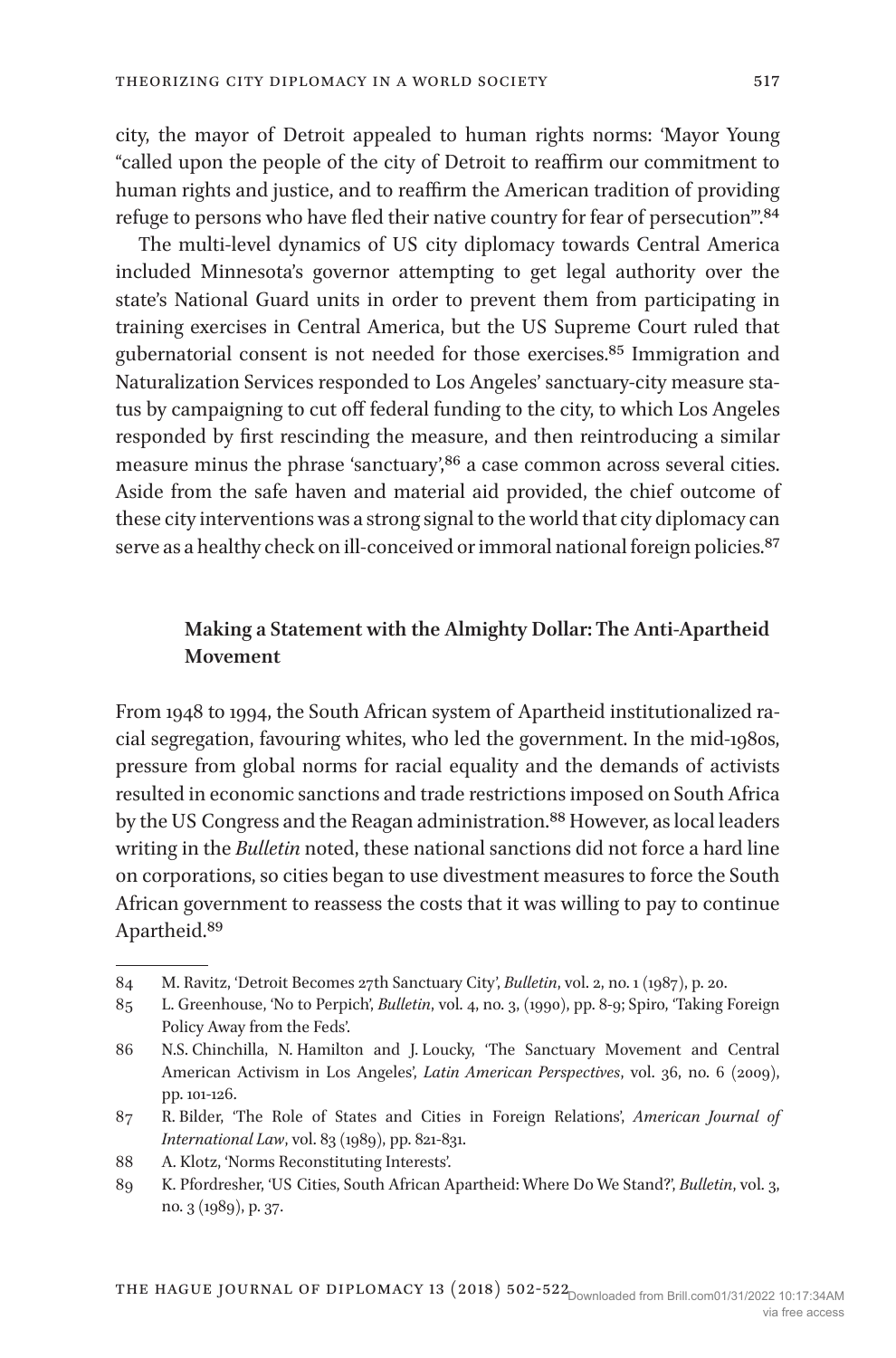Over 100 US cities divested billions of dollars in assets from firms doing business in Apartheid South Africa.90 City, county and state governments placed sanctions on and refused to provide loans to companies that did business with South Africa, and implemented selective purchasing policies prohibiting local-government contracts with South African firms.<sup>91</sup> By 1990, there were 59 cities, as well as several states and counties, that had enacted some type of legislation banning investments in South Africa, incurring the sale of almost US\$450 billion in stocks and bonds, with the overall objective being to end Apartheid by forcing American corporate withdrawal from South Africa.<sup>92</sup> Among the cities codifying and enforcing universal non-discrimination norms, several used the 'Sullivan Principles' as a guideline, fashioned in name after the Nuremburg Principles. Reverend Leon Sullivan, a Baptist minister and member of General Motors' Board of Directors, collaborated with business leaders to create the 'Sullivan Principles', a voluntary corporate code of conduct intended to improve the working conditions of black South Africans employed by US companies operating in South Africa to meet minimum standards of non-discrimination, which was in place from 1977-1987.<sup>93</sup> Several US cities and other institutional investors structured divestment programmes around the Sullivan Principles, agreeing not to divest from companies that signed the Sullivan Principles, <sup>94</sup> including New York City's Employee Retirement System. <sup>95</sup>

From the federal side, the multi-level dynamics surrounding the municipal foreign policy of divestment hinged less on purely legal argumentation than on ethical boundaries being pushed to their limits. In a 1989 US Senate meeting, Senator Jesse Helms threatened to punish US cities that divested from South Africa by denying them federal transportation funds. Yet even Transportation Appropriations Committee chair Frank Lautenberg recognized that 'financial concerns must at some point yield to moral standards. This is such a point'.96 Further illustrating this was New York Senator Daniel Moynihan's comment:

<sup>90</sup> Shuman, 'Dateline Main Street'.

<sup>91</sup> E. Fry and P.K. Kresl, *The Urban Response to Internationalization* (London: Edward Elgar,  $2005$ ).

<sup>92</sup> Spiro, 'Taking Foreign Policy Away from the Feds'; G. Stevenson, 'The Complete Return on Investment', *New York Times* (25 March 1990); and Investor Responsibility Research Center, *Divestment Action Roundup* (May 1990).

<sup>93</sup> Klotz, 'Norms Reconstituting Interests'.

<sup>94</sup> P. Arnold and T. Hammond, 'The Role of Accounting in Ideological Conflict: Lessons from the South African Divestment Movement', *Accounting, Organizations and Society*, vol. 19, no. 2 (1994), pp. 111-126.

<sup>95</sup> E.I., Koch, 'Cities, States Can't Ignore Apartheid', *The Wall Street Journal* (13 October 1986), p. 13.

<sup>96</sup> Swaim, 'Feds on Offense?', p. 23.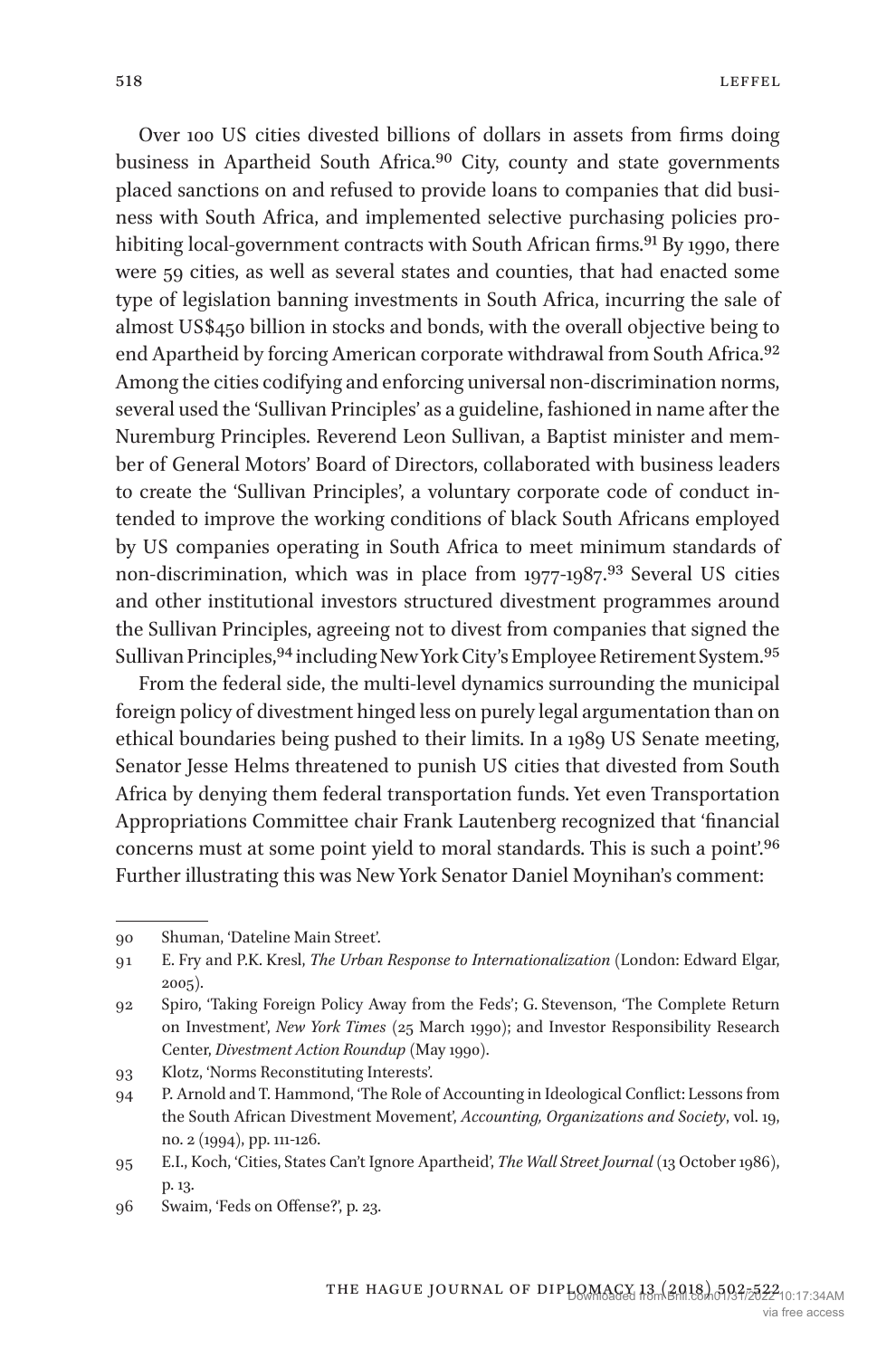From the day this Union of States was formed, we have found that citizens, communities, states, feeling strongly about moral or ethical issues in world affairs, have made their position clear, and have undertaken actions that affect them and them alone. Often, we have found that, with time, as we are seeing, those views spread. They gain ascendancy, and policy rises from the grassroots of the nation to the nation's capital.97

The outspoken critic of municipal foreign policy, Peter Spiro, argued that in enacting anti-South Africa legislation, cities 'assert a right, if not strictly speaking a purpose, to add a moral dimension to their actions as market participants'.98 Indeed they did. As the *Bulletin* reported, city-government leaders in Tallahassee, Florida, divested from South Africa, saying that they *do* want the economic growth opportunities that come from doing business with South Africa, 'but not at any price'.99 In world society theoretical terms, the federal government's lack of sufficient anti-Apartheid measures constituted nationstate failure to enforce universal non-discrimination norms, thus prompting local authorities to codify and enforce those norms through divestment efforts. The chief outcome of these interventions by cities was quantifiably raising the costs to the South African economy of continuing Apartheid policies, although the precise impact that this pressure had on the risk calculus of South African leaders is uncertain.

## **Discussion and Conclusion**

Exposure of city-level actors to universal norms and to narratives of norm violation, local legal autonomy, and the political alignment of constituents and local officials are the conditions associated with all three cases of municipal foreign policy discussed in this article. One potential alternative to the normative forces assumed by the world society interpretation would be an interestbased explanation, in which city-level actors intervene in foreign affairs to pursue financial or other material interests. However, all three cases involved the distinct risk of legal and monetary reprisals from the federal government, as well as direct economic opportunity costs (divestment from South Africa) and the material costs of sending aid (Central America). This helps to eliminate

<sup>97</sup> Swaim, 'Feds on Offense?'.

<sup>98</sup> P.J. Spiro, 'State and Local Anti-South Africa Action as an Intrusion upon the Federal Power in Foreign Affairs', *Virginia Law Review*, vol. 72, no. 4 (1986), p. 824.

<sup>99</sup> J. McLean, 'Divestiture: One City's Experience', *Bulletin*, vol. 3, no. 1 (1988), p. 8.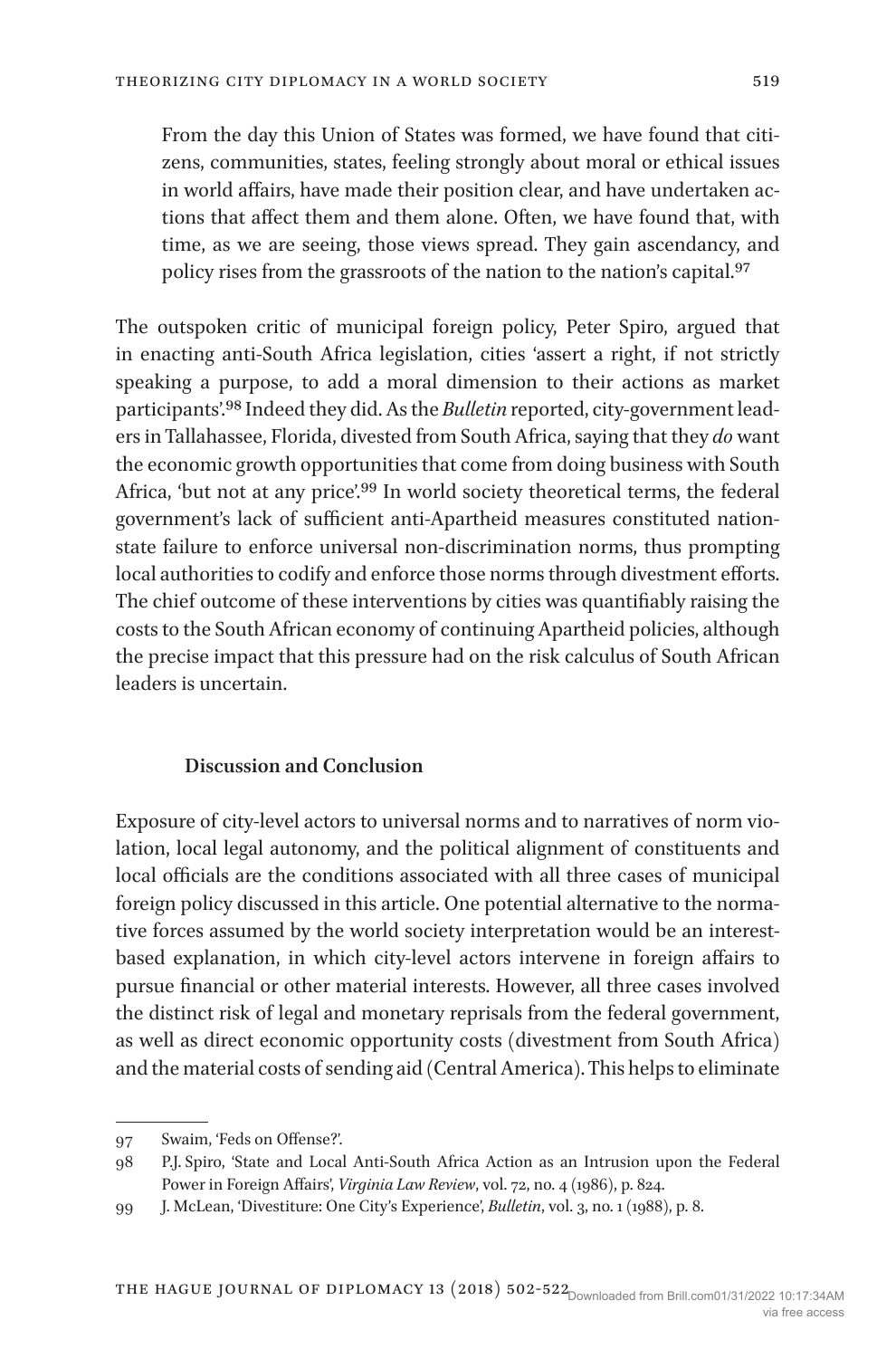an alternative interest-based explanation, lending support to the normative forces posited by world society theory.

The municipal foreign-policy movement was a coming of age for the global 'actorhood' of US city governments. A theoretical synthesis of world society, diplomatic studies and social movement theory literature that advances our understanding of the normative dynamics behind city diplomacy can be described as follows. Noé Cornago and Alexander Kuznetsov, respectively, recognize that local governments can be motivated to intervene in foreign affairs because of norm-driven ambitions100 and in response to inefficacy by the nation-state,101 but the world society approach reveals that the former can drive the latter within a larger macro-sociological context. Per world society theory, the United States itself is a prominent source and rapid adopter and enforcer of world society norms,<sup>102</sup> meaning that US cities are highly exposed and likely to adopt and enforce these norms relative to other national contexts. In these conditions, a nation-state's failure to enforce or violation of these norms can lead to local attempts to enforce conformity to them.103 Accordingly, as rapid adopters of the world society norms of safety, human rights and racial equality, US cities responded to US federal failures and violations in the arms race, the Central American crisis and Apartheid in South Africa by using municipal foreign policy to codify and enforce conformity to those norms. While new social movement theory attributes this universalistic activism taking hold in the United States to the advanced post-industrial quality of the nation's society,104 world society theory offers a more macro-sociological explanation of the national context, where relative embeddedness in and connectivity to world culture influence such outcomes.105

Regarding the political nature of the national context, authoritarian or otherwise non-democratic systems would significantly stymy or entirely preclude municipal foreign policy, thus the United States' democratic context allowed sufficient political and legal autonomy for cities to challenge the federal government,106 with the Tenth Amendment playing a particularly crucial role. While city diplomacy was accelerated by the decentralization associated with new federalism, more crucial was the process outlined by Kristin Ljungkvist of

<sup>100</sup> Cornago, *Plural Diplomacies*.

<sup>101</sup> Kuznetsov, *Theory and Practice of Paradiplomacy*.

<sup>102</sup> Drori, 'Governed by Governance'; and Meyer, 'World Society, Institutional Theories'.

<sup>103</sup> Meyer *et al*., 'World Society and the Nation-State'.

<sup>104</sup> Hegedus, 'Social Movements and Social Change in Self-Creative Society'.

<sup>105</sup> Drori, 'Governed by Governance'; and Meyer, 'World Society, Institutional Theories'.

<sup>106</sup> Alger, 'World Relations of Cities'; Bursens and Deforche, 'Going Beyond Paradiplomacy?'; and Tavares, *Paradiplomacy*.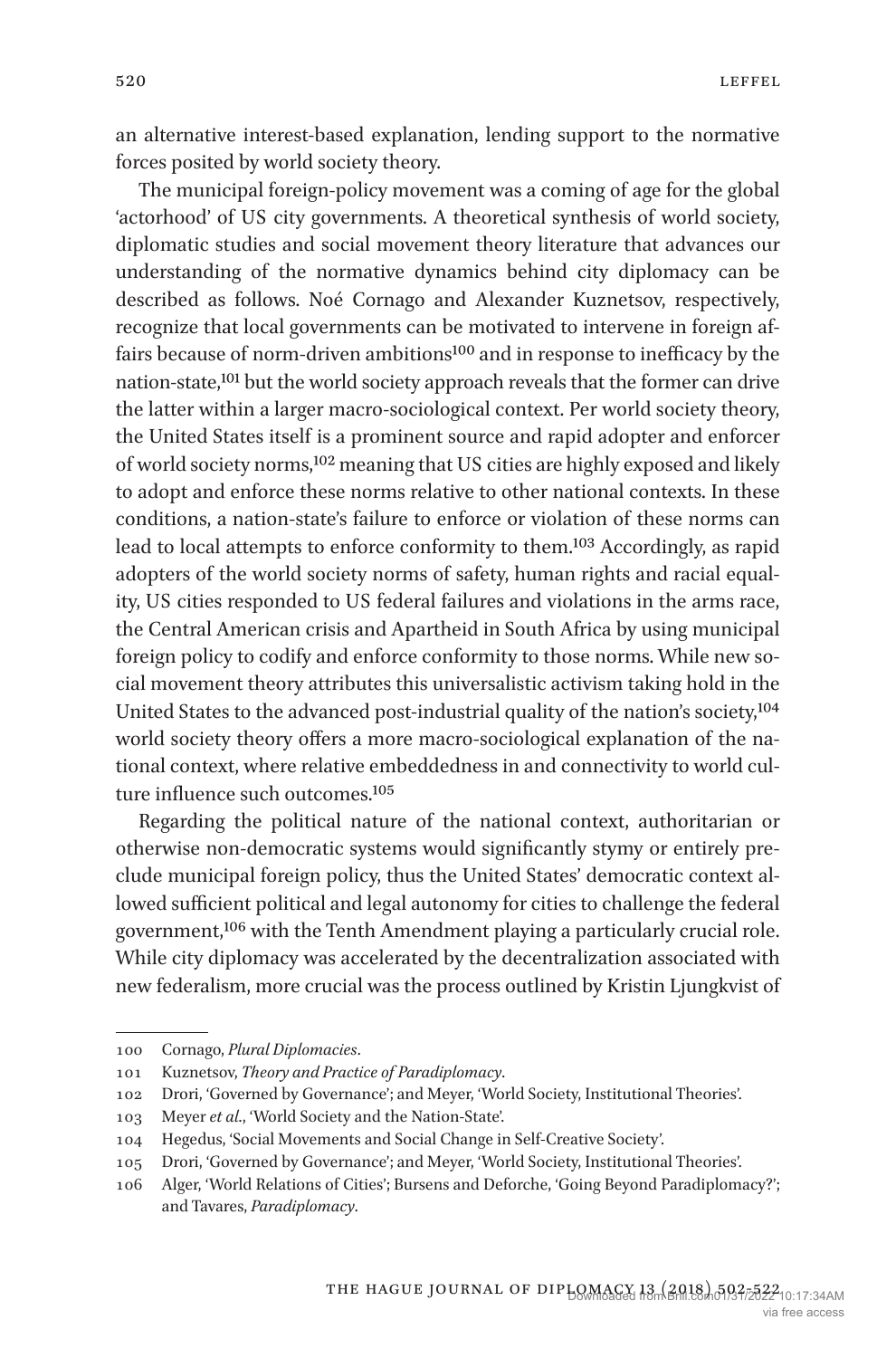local identification with, interest formation on and official intervention in the global community.107 However, whether this process can occur and whether

it can result in official municipal action is largely dependent upon theoretical conditions explained in social movement theory. The first requirement is the communication of narratives concerning social issues that resonate with local activists, per framing theory.<sup>108</sup> The cities where these narratives reach can have crucial dialogue between local officials and constituents on said issues which, as Ljungkvist describes, can result in the decision by local officials to intervene in global affairs.109 Whether this decision actually occurs in favour of intervention is, as suggested by the political process theory of social movements, dependent upon whether local officials and constituents align politically on the issues.110 Framing narratives are likely to reach larger and better connected cities more rapidly, and political alignment between local officials and constituents on global issues likely occurs in cities with a history of peace activism. In sum, this synthesis of diplomatic studies, social movement theory and world society theory allows each to fill mutual explanatory gaps concerning the contexts of the US legal system, social movement dynamics, participation versus non-participation in foreign affairs, and the macro-sociological normative processes underpinning the US municipal foreign-policy movement.

The normative, political and economic role of cities on the world stage has metastasized since the 1980s, and the theoretical synthesis presented here for the municipal foreign-policy movement can be applied to the contentious city-diplomacy dynamics occurring in the United States today. Since the inauguration of US President Trump, a slew of American cities have declared themselves sanctuary cities for undocumented immigrants and refugees in response to Trump's executive orders on immigration; several US locales have launched legal challenges to Trump's temporary travel ban from seven majority-Muslim countries; and a growing number of US cities have recommitted to the Paris Climate Agreement in response to Trump's announcement of the United States' federal intent to withdraw. Not all US cities are participating in these interventions, but those that are can be posited to satisfy the same theoretical conditions as those in the municipal foreign-policy movement, as discussed

<sup>107</sup> Ljungkvist, *The Global City 2.0*.

<sup>108</sup> Nepstad, 'Creating Transnational Solidarity'; and Snow and Benford, 'Ideology, Frame Resonance and Participant Mobilization'.

<sup>109</sup> Ljungkvist, *The Global City 2.0*.

<sup>110</sup> Miller, 'Political Empowerment, Local–Central State Relations, and Geographically Shifting Political Opportunity Structures'; and McAdam, 'Political Process Theory'.